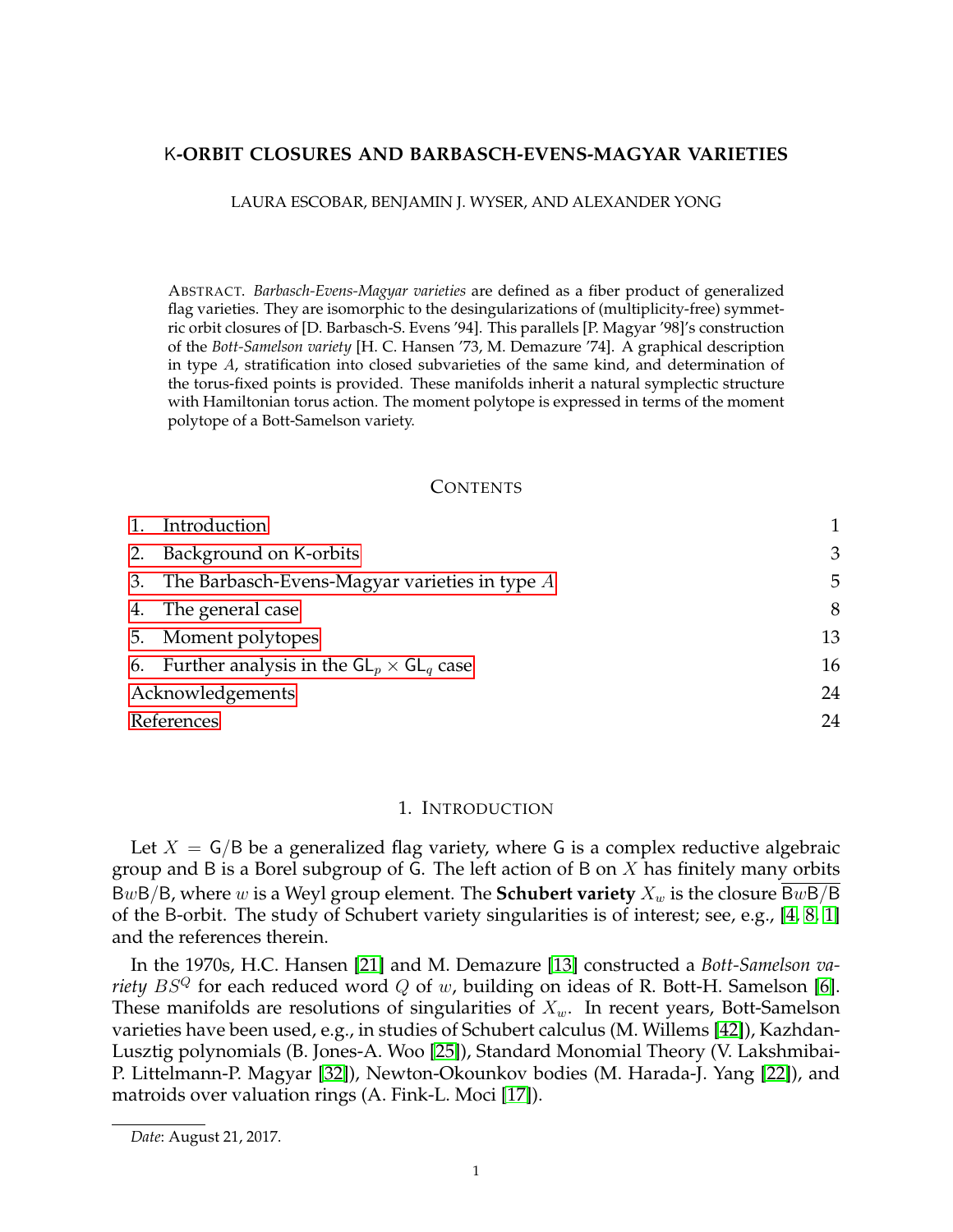In 1983, A. Zelevinsky [\[49\]](#page-24-3) gave a different resolution for Grassmannian Schubert varieties, presented as a configuration space of vector spaces prescribed by dimension and containment conditions. In 1998, P. Magyar [\[33\]](#page-24-4) gave a new description of  $BS^Q$  in the same spirit, replacing the quotient by group action definition by a fiber product.

Similar constructions have been used subsequently in, e.g.,

- (1) P. Polo's proof that every polynomial  $f \in 1 + q\mathbb{Z}_{\geq 0}[q]$  is a Kazhdan-Lusztig polynomial (in type  $A$ ) [\[40\]](#page-24-5);
- (2) A. Cortez's proof of the singular locus theorem for Schubert varieties in type  $A$  [\[12\]](#page-23-10)  $(cf. [34, 5, 26])$  $(cf. [34, 5, 26])$  $(cf. [34, 5, 26])$  $(cf. [34, 5, 26])$  $(cf. [34, 5, 26])$ ;
- (3) N. Perrin's extension of Zelevinsky's resolution to minuscule Schubert varieties [\[36\]](#page-24-8) (one application is [\[37\]](#page-24-9));
- (4) A. Woo's classification of "short" Kazhdan-Lusztig polynomials [\[43\]](#page-24-10);
- (5) the definition of the *brick variety*, which provides resolutions of singularities of Richardson varieties [\[15\]](#page-23-12); and
- (6) the connection [\[16\]](#page-23-13) of Magyar's definition to S. Elnitsky's rhombic tilings [\[14\]](#page-23-14).

We are interested in a parallel where orbit closures for symmetric subgroups replace Schubert varieties. A **symmetric subgroup** K of G is a group comprised of the fixed points G <sup>θ</sup> of a holomorphic involution θ of G. Like B, K is **spherical**, meaning that it has finitely many orbits  $\mathcal O$  under the left action on X. The study of the singularities of the Korbit closure  $Y = \mathcal{O}$  is relevant to the theory of Kazhdan-Lusztig-Vogan polynomials and Harish-Chandra modules for a certain real Lie group  $G_{\mathbb{R}}$ . This may be compared with the connection of Schubert varieties to Kazhdan-Lusztig polynomials and the representation theory of complex semisimple Lie algebras.

In 1994, D. Barbasch-S. Evens [\[3\]](#page-23-15) constructed a smooth variety, using a quotient description that extends the one for Bott-Samelsons from [\[21,](#page-23-5) [13\]](#page-23-6). This provides a desingularization of symmetric orbit closures in the *multiplicity-free* case.

This paper introduces and initiates our study of the *Barbasch-Evens-Magyar variety* (BEM variety) and its applications. Just as [\[33\]](#page-24-4) describes, *via* a fiber product, a variety that is equivariantly isomorphic to a Bott-Samelson variety, the BEM variety reconstructs the manifold of [\[3\]](#page-23-15) (Theorem [4.2\(](#page-8-0)I)).

Many uses of the Zelevinsky/Magyar-type construction of the Bott-Samelson variety should have BEM versions. For instance, the new definition naturally gives the following general type results:

- a stratification (in the sense of [\[29,](#page-24-11) Section 1.1.2]) into smaller BEM varieties (Corollary [4.8\)](#page-11-0);
- description of its torus fixed points (Proposition [5.3\)](#page-14-0);
- a symplectic structure with Hamiltonian torus action as well as analysis of the moment map image, i.e., the *BEM polytope*, as the convex hull of certain Weyl group reflections of a Bott-Samelson moment polytope (Theorem [5.1\)](#page-13-0); and
- an analogue of the brick variety (Theorem [4.2\(](#page-8-0)II)).

In type A we give a diagrammatic description of the resolution (Section [3\)](#page-4-0) in linear algebraic terms, avoiding the algebraic group generalities. For example, we obtain more specific results (Section [6\)](#page-15-0) in the prototypical case of  $K = GL_p \times GL_q$  acting on  $GL_{p+q}/B$ . We show (Theorem [6.2\)](#page-16-0) that the study of BEM polytopes can be reduced to the " $+\cdots+$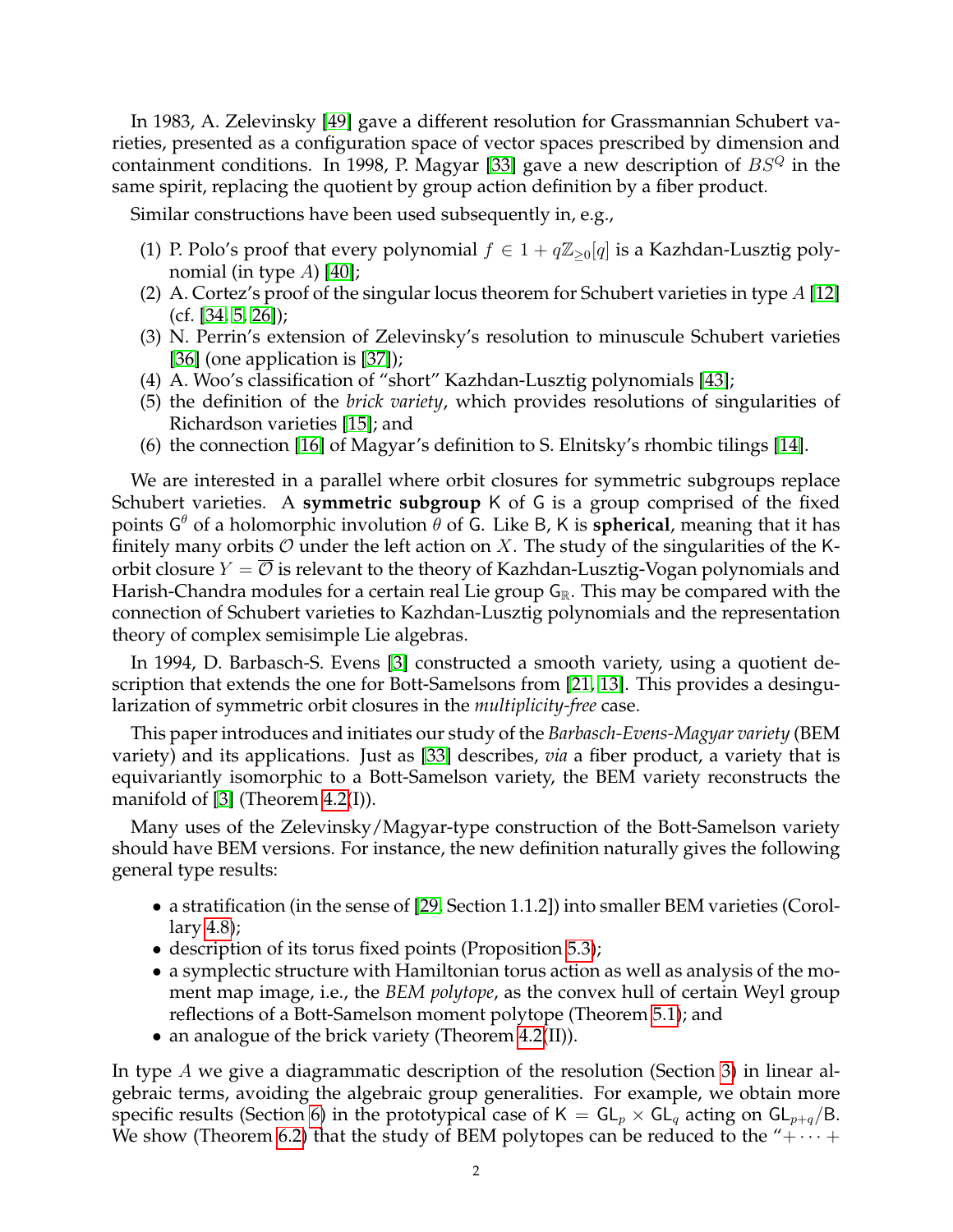− · · · −" special case. We then determine the torus weights in this situation (Theorem [6.4\)](#page-17-0) which permits us to partially understand the vertices (Corollary [6.6\)](#page-19-0). We also give a combinatorial characterization of the dimension of the BEM polytope (Theorem [6.8\)](#page-20-0).

## 2. BACKGROUND ON K-ORBITS

<span id="page-2-0"></span>As in the introduction, G is a complex reductive algebraic group and B is a Borel subgroup of G containing a maximal torus T. Let  $W = N<sub>G</sub>(T)/T$  be the Weyl group. Let r be the rank of the root system of G. Let  $\Delta = {\alpha_1, \ldots, \alpha_r}$  be the system of simple roots corresponding to B, with  $\{\omega_1, \dots, \omega_r\}$  the corresponding fundamental weights. Denote the simple reflection corresponding to the simple root  $\alpha_i$  by  $s_i$ . Thus, W is generated by the simple reflections  $\{s_j \mid 1 \leq j \leq r\}$ . We will later be concerned about the action of  $S := T \cap K$ , the maximal torus in K, on Y and on its BEM varieties.

Given  $I \subseteq \Delta$ ,  $P_I$  is the standard parabolic subgroup of G corresponding to I; namely,

(1) 
$$
P_I = B \cup \left( \bigcup_{i:\alpha_i \in I} Bs_iB \right).
$$

 $P_I$  is a **minimal parabolic** if  $I = {\alpha_i}$ ; it is a **maximal parabolic** if  $I = {\alpha_1, \dots, \widehat{\alpha_i}, \dots, \alpha_r}$ .<br>These are denoted B, and B, respectively. These are denoted  $P_i$  and  $P_{\hat{i}'}$  respectively.

The **Richardson-Springer monoid structure**  $M(W)$  uses the **Demazure product**  $\star$  defined inductively by

<span id="page-2-2"></span>
$$
s_i \star w = \begin{cases} s_i w & \text{if } \ell(s_i w) > \ell(w) \\ w & \text{otherwise,} \end{cases}
$$

where  $\ell(w)$  is the Coxeter length of w.

A **word** is an ordered tuple of numbers from  $\{1, 2, \ldots, r\}$ , i.e.,  $Q = (j_1, j_2, \ldots, j_N)$ . Let

$$
\text{Dem}(Q) = s_{j_1} \star s_{j_2} \star \ldots \star s_{j_N}.
$$

If  $\text{Dem}(Q) = w$ , then Q is a **Demazure word** for w.

Suppose K is a connected, spherical subgroup of G. Given a K-orbit closure Y on  $\mathsf{G}/\mathsf{B}$ and a simple reflection  $s_i \in W$ ,

$$
s_i \star Y := \pi_i^{-1}(\pi_i(Y))
$$

is a K-orbit closure; here  $\pi_i\,:\,\mathsf{G/B}\,\to\,\mathsf{G/P}_i$  is the natural projection. This extends to an  $\mathcal{M}(\mathsf{W})$ -action on the set of K-orbit closures: given a Demazure word  $Q=(s_{j_1},\ldots,s_{j_N})$  for  $w$ , define

$$
w \star Y = s_{j_1} \star (s_{j_2} \star \ldots \star (s_{j_N} \star Y) \ldots).
$$

The K-orbit closure  $w \star Y$  is independent of the choice of Demazure word Q for w.

The **weak order** on the set of K-orbit closures is defined by

$$
Y \le Y' \iff Y' = w \star Y
$$

for some  $w \in \mathcal{M}(W)$ . The minimal elements of this order are the **closed orbits**, i.e., those  $Y_0 = \mathcal{O} = \overline{\mathcal{O}}$ . The following is well-known; see, e.g., [\[7,](#page-23-16) Proposition 2.2(i)]:

<span id="page-2-1"></span>**Lemma 2.1.**  $Y_0$  *is isomorphic to*  $K/B'$  *where*  $B'$  *is a Borel subgroup of*  $K$ *.*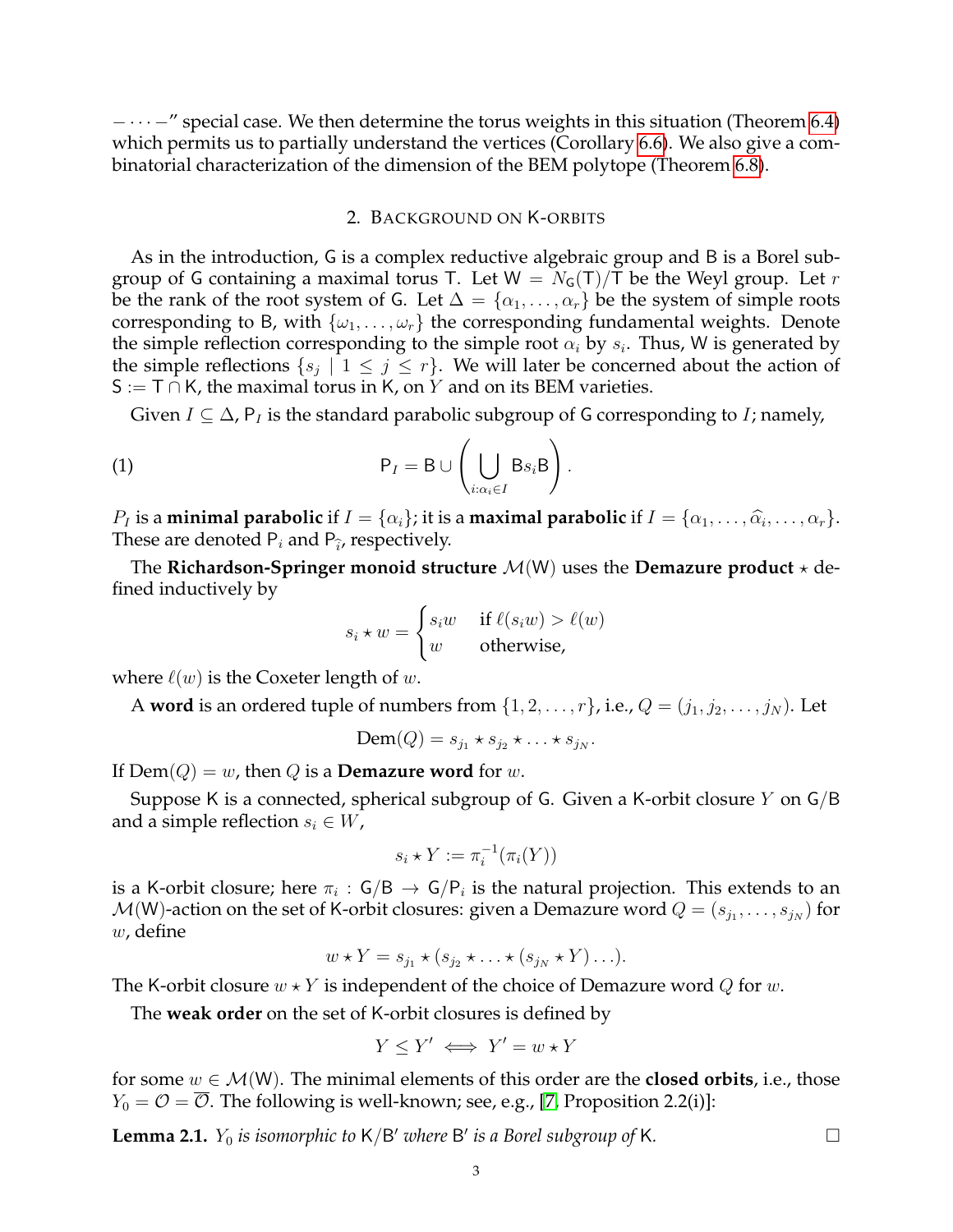The running example of this paper is  $(G, K) = (GL_{p+q}, GL_p \times GL_q)$ . Let  $n = p + q$ , and consider the involution  $\theta$  of  $G = GL_n$  defined by conjugation using the diagonal matrix having *p*-many 1's followed by *q*-many  $-1$ 's. Then

$$
\mathsf{K}=\mathsf{G}^\theta\cong \mathsf{GL}_p\times \mathsf{GL}_q,
$$

embedded as block diagonal matrices with an upper-left invertible  $p \times p$  block, a lowerright invertible  $q \times q$  block, and zeros outside of these blocks.

The orbits in this case are parametrized by **clans**. A clan is a string of characters  $\gamma$  =  $c_1 \ldots c_n$ , where each  $c_i \in \{+, -\} \cup \mathbb{Z}_{>0}$ , such that

- if a natural number appears in  $\gamma$ , then it appears exactly twice; and
- the number of  $+$ 's minus the number of  $-$ 's is  $p q$ .

Let Clans<sub>p,q</sub> be the set of these clans.

The closed orbits are indexed by **matchless clans**, that is, clans using only +, −. Lemma [2.1](#page-2-1) implies these closed orbits are isomorphic to  $\text{Flags}(\mathbb{C}^p) \times \text{Flags}(\mathbb{C}^q)$ .

We now explicitly describe the orbit closures  $Y_{\gamma}$ . Fix  $\gamma = c_1 \dots c_n \in \text{Clans}_{p,q}$ . For  $i = 1, \ldots, n$ , define:

- $\gamma(i;+)$  = the total number of +'s and matchings among  $c_1 \ldots c_i$ ; and
- $\gamma(i;-)$  = the total number of  $-$ 's and matchings among  $c_1 \dots c_i$ .

For  $1 \leq i \leq j \leq n$ , define

•  $\gamma(i; j) = #\{k \in [1, i] \mid c_k = c_\ell \in \mathbb{N} \text{ with } \ell > j\}.$ 

Let  $E_p = \text{span}\{\vec{e}_1, \vec{e}_2, \dots, \vec{e}_p\}$  be the span of the first p standard basis vectors, and let  $E^q =$  $\{e_{p+1}, e_{p+2}, \ldots, e_n\}$  be the span of the last q standard basis vectors. Let  $\rho : \mathbb{C}^n \to E_p$  be the projection map onto the subspace  $E_p$ .



Figure 1:  $Y_{1+-1}$ 

Suppose  $\gamma \in \text{Clans}_{p,q}$  and  $\theta \in \text{Clans}_{r,s}$ . Then  $\theta =$  $\theta_1 \dots \theta_{r+s}$  (**pattern**) avoids  $\gamma = \gamma_1 \dots \gamma_{p+q}$  if there are no indices  $i_1 < i_2 < \cdots < i_{p+q}$  such that:

(1) if  $\gamma_j = \pm$  then  $\theta_{i_j} = \gamma_j$ ; and (2) if  $\gamma_k = \gamma_\ell$  then  $\theta_{i_k} = \theta_{i_\ell}$ .

A clan  $\gamma$  is **noncrossing** if  $\gamma$  avoids 1212.

<span id="page-3-1"></span>**Theorem 2.2** ([\[45,](#page-24-12) Corollary 1.3], [\[47,](#page-24-13) Remark 3.9]).  $Y_{\gamma}$  *is the set of flags F. such that:* 

- <span id="page-3-0"></span>(1) dim $(F_i \cap E_p) \geq \gamma(i;+)$  *for all i*;
- (2)  $\dim(F_i \cap E^q) \geq \gamma(i; -)$  *for all i.*
- (3)  $\dim(\rho(F_i) + F_j) \leq j + \gamma(i; j)$  for all  $i < j$ .

*If*  $\gamma$  *is noncrossing, the third condition is redundant.* 

*Example* 2.3*.* Let  $p = q = 2$  and  $\gamma = 1 + -1$  (a noncrossing clan). In fact,  $Y_{\gamma} = s_1 \star s_3 \star s_2 \star Y_{++--}$  and

$$
Y_{\gamma} = \{ (F_1, F_2, F_3) \in \text{Gr}(1, 4) \times \text{Gr}(2, 4) \times \text{Gr}(3, 4) \mid \dim(F_2 \cap E_2) \ge 1, \dim(F_3 \cap E^2) \ge 1 \}.
$$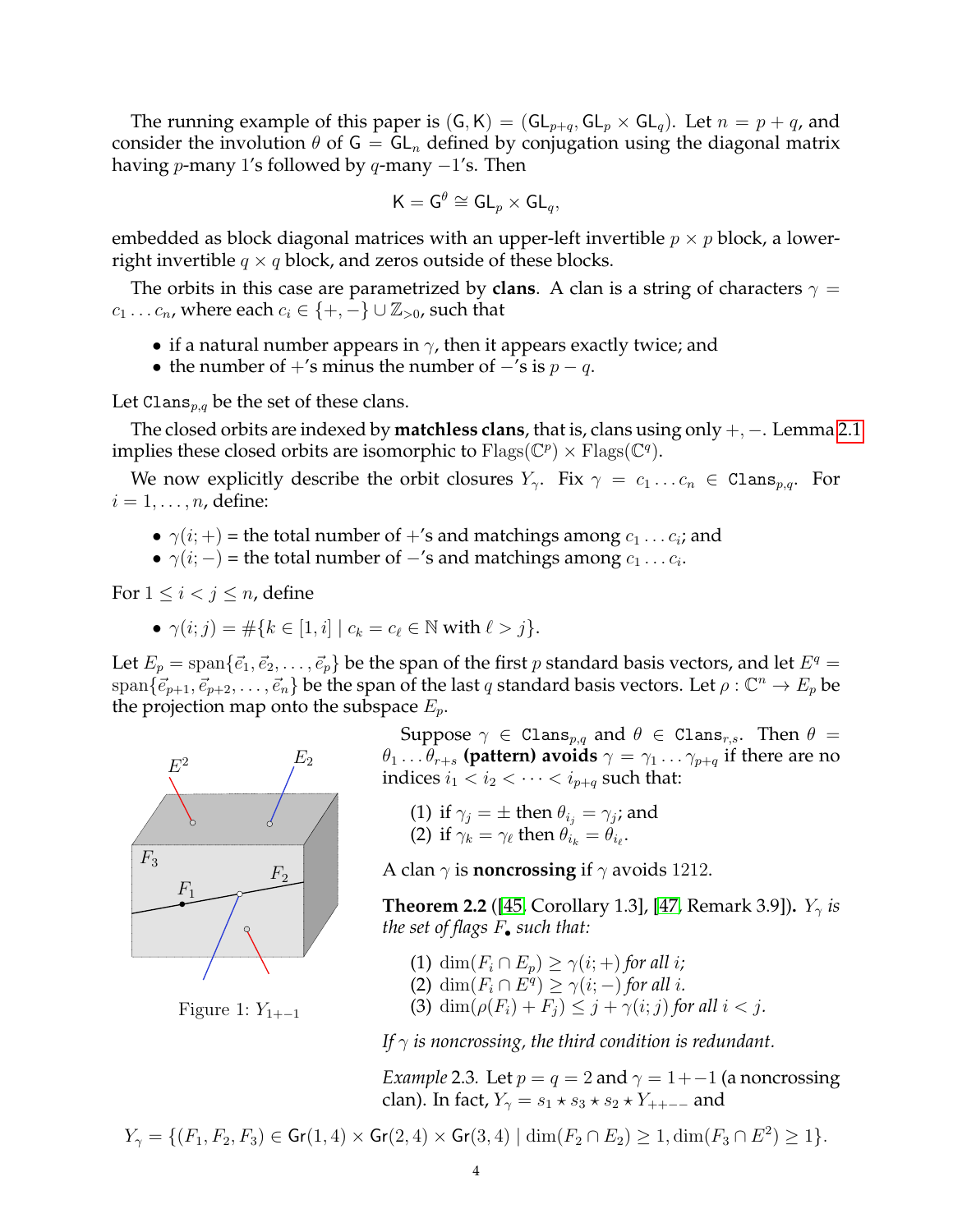A projectivized depiction of a generic point in this orbit closure is given in Figure [1.](#page-3-0) The blue and red lines represent  $E_2$  and  $E^2$  respectively. The moving flag  $(F_1, F_2, F_3)$  is the (black point, black line, front face).



Figure 2:  $Y_{++--}$ 

W. McGovern characterized the singular orbit closures:

<span id="page-4-1"></span>**Theorem 2.4** ([\[35\]](#page-24-14)).  $Y_{\gamma}$  *is smooth if and only if*  $\gamma$  *avoids the patterns* 1 + −1, 1 − +1, 1212, 1 + 221, 1 − 221, 122 + 1, 122 − 1, 122331*.*

<span id="page-4-2"></span>*Example* 2.5. By Theorem [2.4,](#page-4-1)  $Y_{1+-1}$  is singular. One computes (e.g, using the methods of [\[44\]](#page-24-15)) that singular locus is the closed orbit  $Y_{++-}$  where  $F_2 = E_2$  (the black and blue lines agree). In Figure [1,](#page-3-0) the generic picture of  $Y_{1+-1}$ , the black line  $F_2$  has three degrees of freedom to move. Now consider the picture of  $Y_{++-}$  (Figure [2\)](#page-4-2). Pick any point of the blue line  $E_2$ . Then the black line  $F_2$ has two degrees of freedom to pivot and remain inside

 $Y_{1+-1}$ . This is true of any other point as well. Informally, this additional degree of freedom is singular behavior.

When  $G = GL_n$ , we may take the simple roots to be

$$
\Delta = \{ \alpha_i = \vec{e}_i - \vec{e}_{i+1} | 1 \le i \le n-1 \},\
$$

where  $\vec{e}_i \in \mathbb{R}^n$  is the standard basis vector. With this choice of root system embedding, we may identify the fundamental weight  $\omega_i$  with the vector  $\sum_{k=1}^i \vec{e_i}.$ 

 $W = \mathfrak{S}_n$  is identified with the symmetric group of permutations on  $\{1, 2, \ldots, n\}$ . Thus,  $s_i$  is the simple transposition interchanging i and  $i + 1$ . Given  $w \in \mathfrak{S}_n$ ,  $\ell(w)$  computes the number of inversions of w, that is, the number of positions i such that  $w(i) > w(i + 1)$ .

## 3. THE BARBASCH-EVENS-MAGYAR VARIETIES IN TYPE A

<span id="page-4-0"></span>We now describe, using diagrams, the configuration spaces for the symmetric pairs  $(G, K)$  where G is a general linear group.



A point of the configuration space is a collection of vector spaces forming a diagram such as the one appearing to the left. The edges describe containment relations among the vector spaces. In the example, we have  $\mathbb{C}^0 \subset F_1 \subset F_2 \subset \mathbb{C}^3$ , as well as  $\mathbb{C}^0 \subset V_2 \subset V_1 \subset \mathbb{C}^3$ , etc.

The diagram is determined from a word  $Q =$  $(j_1, j_2, \ldots, j_N)$  as follows. Initialize with a vertical chain whose  $n+1$  vertices are labelled by the vector spaces  $\mathbb{C}^0, F_1, F_2, \ldots F_{n-1}, \mathbb{C}^n$ , from south to north (a

flag in  $Y_0$ ). The **dimension** of a vertex is the dimension of the labelling vector space. At the start, this chain is declared to be the **right border of the diagram**.

Consider the last letter  $j_N$  of Q. Introduce a new vertex, labelled by  $V_N$  of dimension  $j_N$  with edges between the vertices of dimension  $j_N - 1$  and  $j_N + 1$  (thus indicating the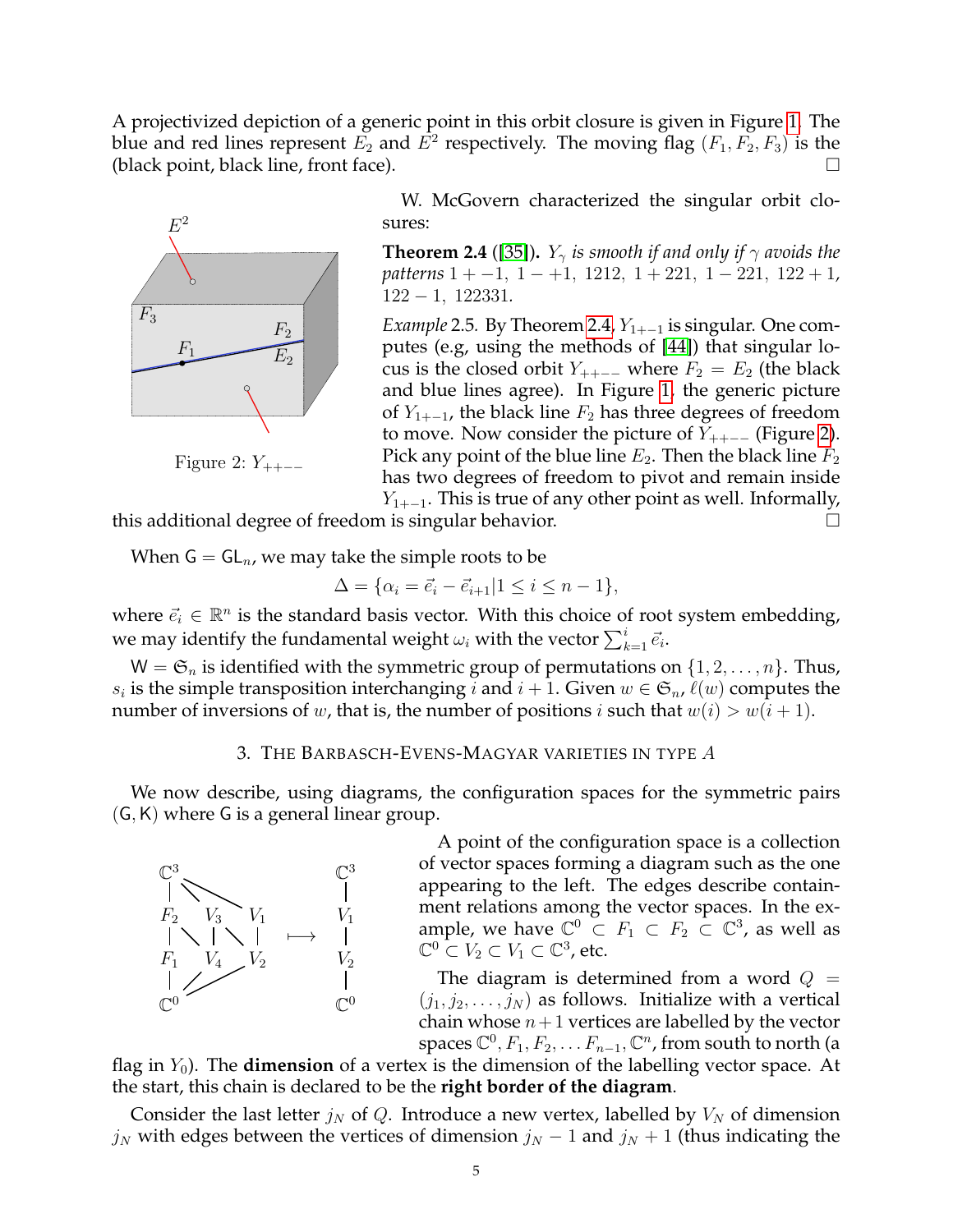containment relation  $F_{j_N-1} \subset V_N \subset F_{j_N+1}$ ). We modify the current right border by replacing the vertex of the current right border of dimension  $j_N$  with the new vertex labelled by  $V_N$ . Now repeat successively with  $j_{N-1}, j_{N-2}, \ldots, j_2, j_1$ . At step k, a new vertex labelled by  $V_{N-k+1}$  is added, of dimension  $j_{N-k+1}$ , and becomes the new member of the right border, replacing the unique vertex of dimension  $j_{N-k+1}$  of the current right border. The example to the left corresponds to  $Q = (2, 1, 2, 1)$ . The map from  $\mathcal{BEM}^{Y_0,Q}$  to Y takes the rightmost flag (corresponding to the rightmost border) in the diagram. Thus the point of  $\mathcal{BEM}^{Y_0,Q}$ depicted by the example diagram above maps to the flag  $\mathbb{C}^0 \subset V_2 \subset V_1 \subset \mathbb{C}^3$ .

The above diagram is the same as that used for the configuration space description of the Bott-Samelson variety from [\[33\]](#page-24-4). The difference is that for Bott-Samelson varieties, the initial chain corresponds to a point (usually the standard basis flag), while here we take any point of  $Y_0$ .

The following result interprets the  $G = GL_n$  case of Theorem [4.2\(](#page-8-0)I):

<span id="page-5-0"></span>**Theorem 3.1.** BEM<sup>Y<sub>0</sub>,Q</sup> is isomorphic as a K-variety to the desingularizations of [\[3\]](#page-23-15).

We delay our proof until the end of Section [5](#page-12-0) (after we have developed prerequisites).

A complete description of  $\mathcal{BEM}^{Y_0,Q}$  requires a description of the flags in the closed orbit  $Y_0$ , i.e., which flags may occur on the left hand side of the diagram.

In the case  $(G, K) = (GL_{p+q}, GL_p \times GL_q)$  the closed orbits are indexed by **matchless clans**, i.e.,  $\gamma$  consists of  $p + s$  and  $q - s$ . The description of these orbits is given by Theorem [2.2.](#page-3-1) Since matchless clans are clearly noncrossing, the third condition is redundant.

*Example* 3.2*.* The diagram for  $BEM^{Y_0,Q}$  where  $Y_0 = Y_{++-+}$  and  $Q = (1,3,2)$  is

$$
\begin{array}{c}\n\mathbb{C}^4 \\
\mid \\
F_3 \quad V_2 \\
\mid \\
\mathbb{C}^2 = F_2 \quad V_3 \\
\mid \\
F_1 \quad V_1 \\
\mid \\
\mathbb{C}^0\n\end{array}
$$

The depiction of this resolution is given in Figure [3.](#page-6-0) Here  $V_1$ ,  $V_3$ ,  $V_2$  are given by the (projectivized) green point, line and plane respectively. The green spaces have the same incidence relations as the moving (black) flag in  $Y_{1+-1}$ . Thus, the projection forgetting all except the green spaces is maps to  $Y_{1+-1}$ .

The torus T  $\cong$   $({\mathbb C}^*)^n$  in GL<sub>n</sub> consists of invertible diagonal matrices. In the case at hand,  $T = S = T \cap K$ .

There is a natural K-action on  $BEM<sup>Y<sub>0</sub>,Q</sup>$ , described in Section [4,](#page-7-0) which induces an S-action. Let us describe this action in the present setting. A matrix in K acts on the Grassmannian of m-dimensional subspaces of  $\mathbb{C}^n$  by change of basis. We extend this to an action of K on  $BEM^{Y_0,Q}$  diagonally:

$$
\mathsf{k} \cdot (F_1, F_2, \ldots, F_{n-1}, V_1, V_2, \ldots V_N) = (\mathsf{k} \cdot F_1, \mathsf{k} \cdot F_2, \ldots \mathsf{k} \cdot F_{n-1}, \mathsf{k} \cdot V_1, \mathsf{k} \cdot V_2, \ldots, \mathsf{k} \cdot V_N),
$$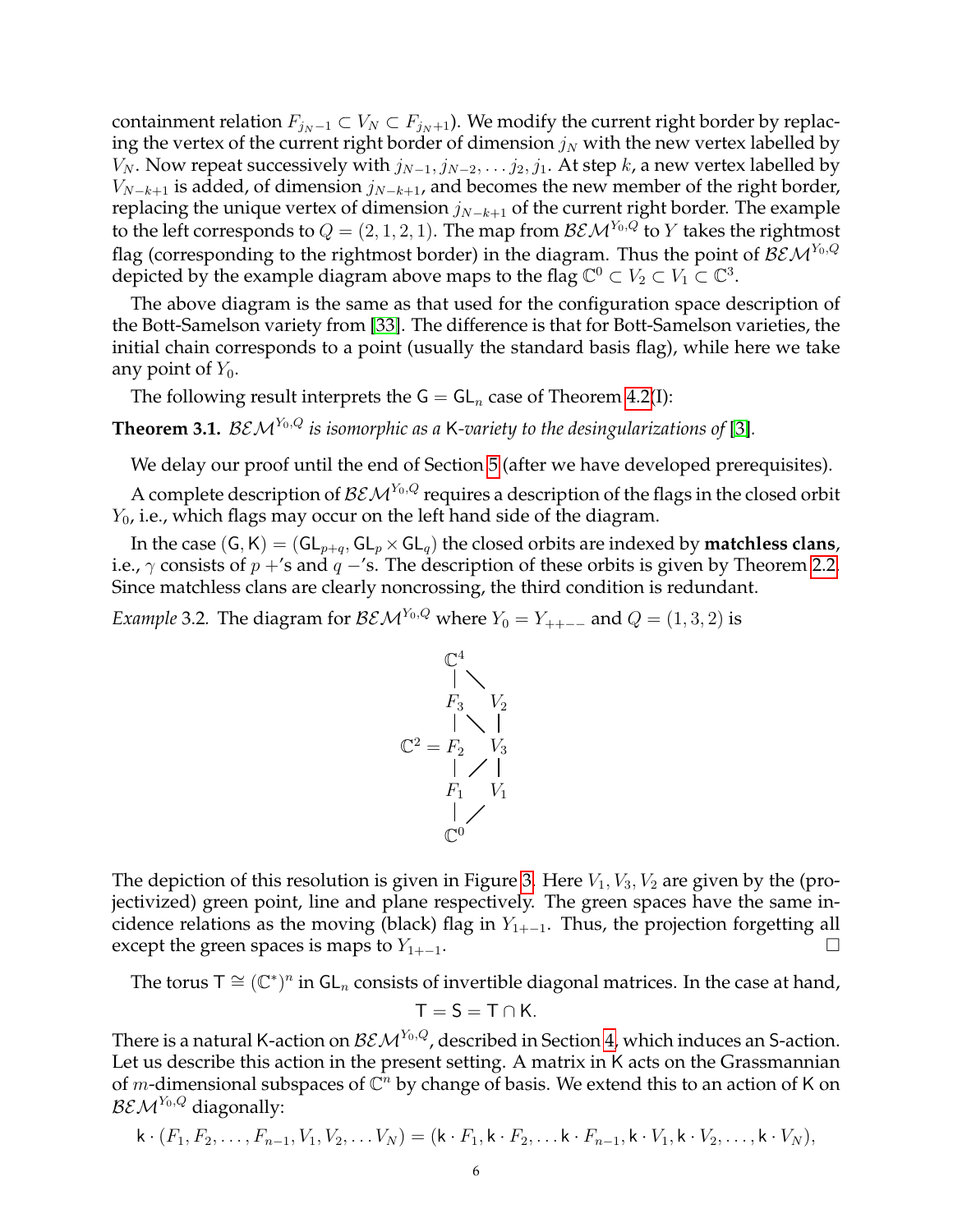<span id="page-6-0"></span>

Figure 3:  $BEM^{Y_{++--},(1,3,2)}$ : the green flag maps to  $Y_{1+-1}$ 

where  $k \in K$ .

In Section [6,](#page-15-0) to study the moment polytopes, we need the S-fixed points of  $\mathcal{BEM}^{Y_0,Q}.$ Each letter of Q corresponds to a quadrangle of the associated diagram. A **subword** of  $Q = (j_1, \ldots, j_N)$  is a list  $P = (\beta_1, \ldots, \beta_N)$  such that  $\beta_i \in \{-, j_i\}$ . A subword P corresponds to a coloring of a size  $\#P$  subset of these quadrangles. For each colored quadrangle, require the two vertices associated to vector spaces of equal dimension to be the same space. For each uncolored quadrangle, insist those same vector spaces be different. Call such an assignment given a left border associated to a flag  $F_{\bullet}$  a P-growth of  $F_{\bullet}$ .

Given a matchless clan  $\gamma$ , a permutation  $\sigma \in \mathfrak{S}_{p+q}$  is  $\gamma$ -**shuffled** if it assigns

- 1, 2,  $\ldots$ , *p* in any order to the  $+$ 's;
- $p + 1, p + 2, \ldots, n$  in any order to the  $-$ 's.

Hence there are  $p!q!$  such permutations (independent of  $\gamma$ ).

Associated to any  $\gamma$ -shuffled permutation define  $F^{\gamma,\sigma}$  to be the  $\sigma$ -permuted coordinate flag, i.e., the one whose *d*-dimensional subspace is  $\langle \vec{e}_{\sigma(1)}, \dots \vec{e}_{\sigma(d)} \rangle$ .

We will use this result, due to A. Yamamoto:

<span id="page-6-1"></span>**Proposition 3.3** ([\[48\]](#page-24-16)). *The* S-fixed points of  $Y_{\gamma}$  are flags  $F_{\bullet}^{\gamma,\sigma}$  where  $\sigma \in \mathfrak{S}_{p+q}$  is  $\gamma$ -shuffled.

<span id="page-6-3"></span>**Proposition 3.4** (S-fixed points of  $(GL_{p+q}, GL_p \times GL_q)$ ). *The set of S-fixed points of BEM<sup>Y<sub>0</sub>,Q</sub>*</sup>  $\alpha$  *correspond to P-growth diagrams whose initial vertical chain is*  $F^{\gamma,\sigma}_{\bullet}$  *(where*  $Y=Y_{\gamma}$ *).* 

*Proof.* The following is straightforward:

<span id="page-6-2"></span>**Claim 3.5.** *Fix a coordinate flag* F• *for the initial vertical chain. There exists exactly one* P*-growth of* F• *which uses only coordinate subspaces.*

Clearly any such diagram is a S-fixed point of  $BEM<sup>Y<sub>0</sub>,Q</sup>$ . Conversely, consider any diagram giving an S-fixed point. The left border is an S-fixed point of  $Y = Y_{\gamma}$ . The result then holds by Proposition [3.3](#page-6-1) together with Claim [3.5.](#page-6-2)

Proposition [5.3](#page-14-0) gives a general form of Proposition [3.4.](#page-6-3)

<span id="page-6-4"></span>**Corollary 3.6.**  $\#\left(\mathcal{BEM}^{Y_0,Q}\right)^{\mathsf{S}} = p!q!2^{|Q|}$ .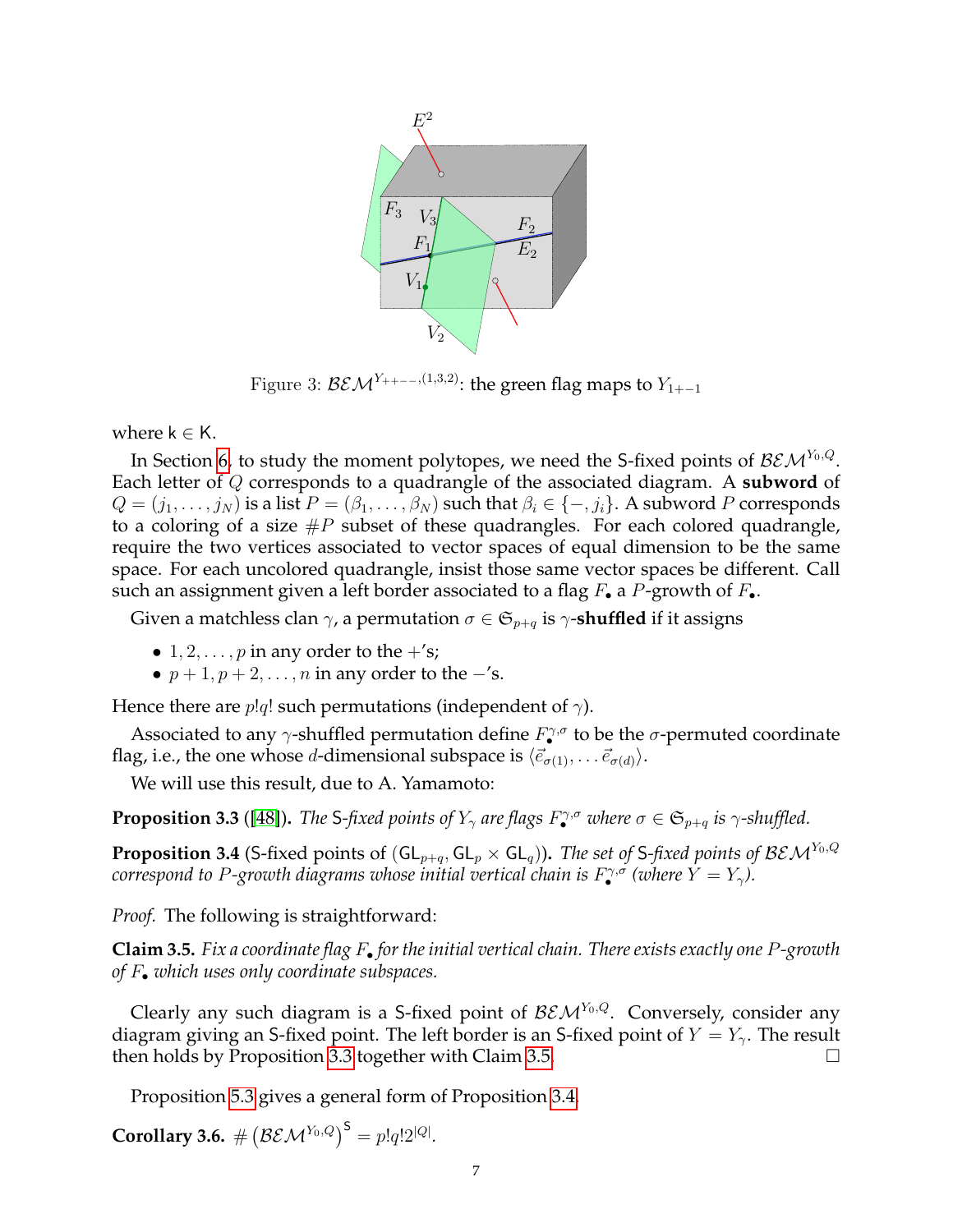Similar descriptions can be given for the other two symmetric pairs of the form  $(GL_n,K)$ . In these cases  $T \neq S$ , however it is known that the fixed points in the respective flag va-rieties agree (see [\[7,](#page-23-16) pg. 128]). In brief, in the (multiplicity-free) case  $(\mathsf{G},\mathsf{K})=(\mathsf{GL}_{2n},\mathsf{Sp}_{2n})$ , there is a unique closed orbit which corresponds to the fixed point-free involution  $w_0$ , the long element of  $\mathfrak{S}_{2n}$  [\[41\]](#page-24-17). This closed orbit is isomorphic to the flag variety for K =  $\mathsf{Sp}_{2n}$ by Lemma [2.1.](#page-2-1) As elements of  $\mathfrak{S}_{2n}$ , these S-fixed points correspond to "mirrored" permutations, i.e. those permutations  $w$  having the property that

$$
w(2n + 1 - i) = 2n + 1 - w(i)
$$

for each i; this is described in detail in [\[46\]](#page-24-18). Similarly, in the (non-multiplicity-free) case of  $(G, K) = (GL_n, O_n)$ , there is a unique closed orbit, again corresponding to the involution  $w_0$  [\[41\]](#page-24-17). This orbit is isomorphic to the flag variety for  $O_n$ . These fixed points correspond to mirrored elements of of  $\mathfrak{S}_n$ , as described in [\[46\]](#page-24-18). We refer the reader to [\[46,](#page-24-18) Section 2] and the references therein for a linear algebraic description of the points of the closed orbits in these cases.

In [\[16\]](#page-23-13) one considers Bott-Samelson varieties in relation to zonotopal tilings of an *Eltnitsky* polygon. This puts a poset structure on Bott-Samelson varieties (in type A) by introducing generalized Bott-Samelson varieties for which the fibers are larger flag varieties rather than  $\mathbb{P}^1$ 's. The diagram definition of  $\mathcal{BEM}^{Y_0,Q}$  permits one to obtain similar definitions and results here *mutatis mutandis*.

## 4. THE GENERAL CASE

<span id="page-7-0"></span>We begin with the quotient by group action definition of the manifold of D. Barbasch-S. Evens [\[3,](#page-23-15) Section 6].

<span id="page-7-5"></span>If  $\mathsf{B}^{k-1}$  acts on  $X_1 \times \cdots \times X_k$  by

(2) 
$$
(b_1,\ldots,b_k)\cdot(x_1,\cdots,x_k)=(x_1b_1,b_1^{-1}x_2b_2,\ldots,b_{k-1}^{-1}p_k),
$$

then  $X_1 \times^{\mathsf{B}} \cdots \times^{\mathsf{B}} X_k$  denotes the quotient of  $X_1 \times \cdots \times X_k$  by this action. Let  $Y_0$  be a closed orbit and  $Q = (j_1, j_2, \dots, j_N)$ . The manifold of [\[3\]](#page-23-15) is

<span id="page-7-4"></span>(3) 
$$
\mathcal{B}\mathcal{E}^{Y_0,Q}=\widetilde{Y}_0\times^{\mathsf{B}}\mathsf{P}_{j_N}\times^{\mathsf{B}}\mathsf{P}_{j_{N-1}}\times^{\mathsf{B}}\ldots\times^{\mathsf{B}}\mathsf{P}_{j_1}/\mathsf{B},
$$

where  $\widetilde{Y}_0$  denotes the preimage of  $Y_0$  in G under G  $\rightarrow$  G/B. K acts on  $\mathcal{BE}^{Y_0,Q}$  by

(4) 
$$
\mathsf{k} \cdot [\mathsf{g}, p_N, \ldots, p_1 \mathsf{B}] = [\mathsf{kg}, p_N, \ldots, p_1 \mathsf{B}].
$$

<span id="page-7-2"></span><span id="page-7-1"></span>There is a map  $\beta$  :  $\mathcal{BE}^{Y_0,Q} \to Y$  given by

(5) 
$$
[\mathbf{g}, p_N, \ldots, p_1B] \stackrel{\beta}{\longmapsto} \mathbf{g} p_N \ldots p_1B.
$$

Indeed, both the action [\(4\)](#page-7-1) and the map [\(5\)](#page-7-2) are well-defined, i.e., independent of choice of representative of the equivalence class  $[g, p_N, \ldots, p_1]$ . This description is taken from [\[30\]](#page-24-19); the original work of [\[3\]](#page-23-15) states this same result only slightly differently.<sup>[1](#page-7-3)</sup>

<span id="page-7-3"></span><sup>&</sup>lt;sup>1</sup>Actually, to obtain a resolution it is not necessary to take  $Y_0$  to be a closed orbit. We need only take  $Y_0$  to be a smooth orbit closure underneath Y in weak order [\[30\]](#page-24-19), or take  $Y_0$  to be the closure of a "distinguished" orbit [\[3\]](#page-23-15). However, closed orbits are both smooth and distinguished. Taking them as a starting point seems closest in spirit to the construction of the Bott-Samelson resolution.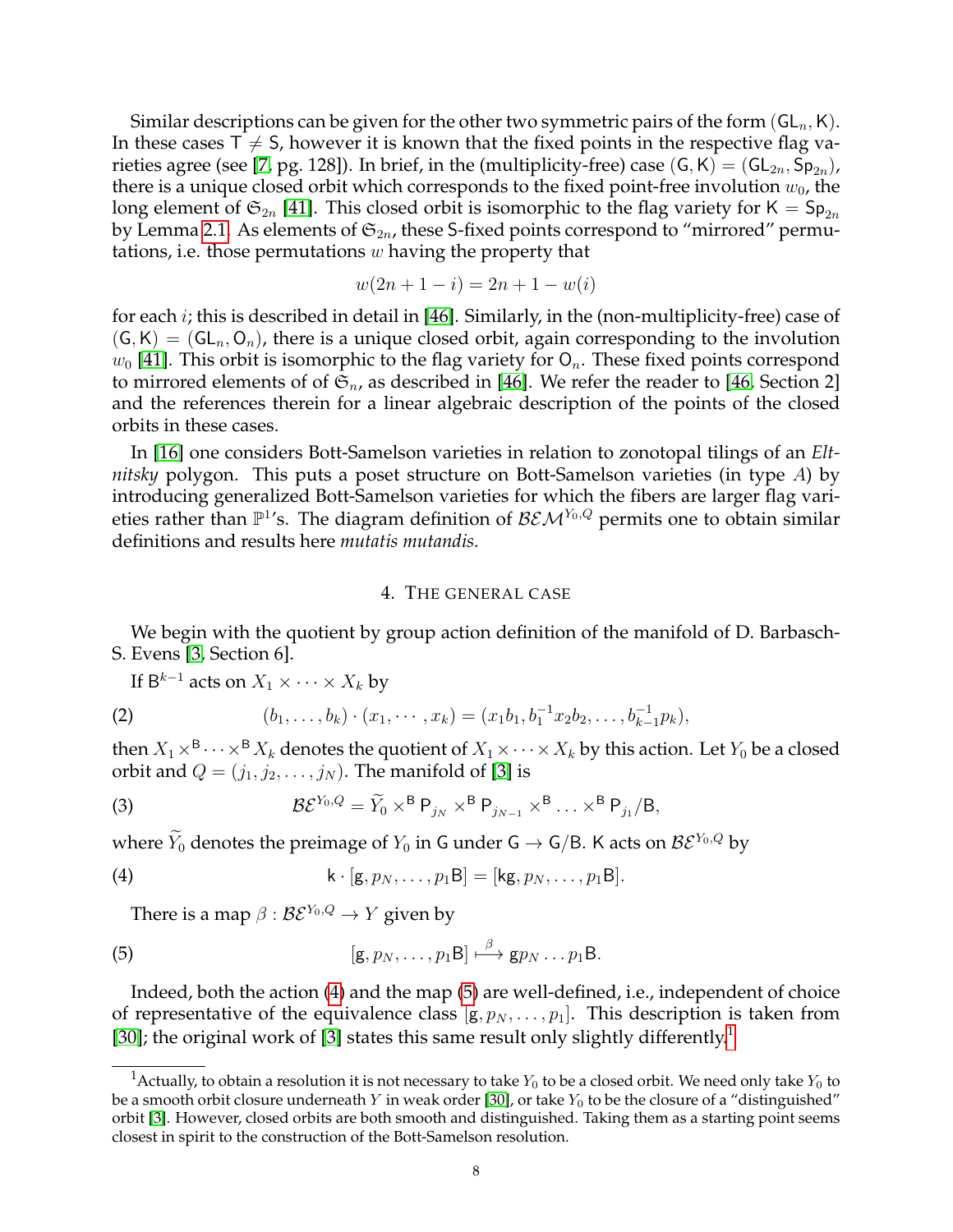R. W. Richardson-T. A. Springer [\[41\]](#page-24-17) proved that for any Y, there is a closed orbit  $Y_0$ (possibly non-unique) below it in weak order. That is, there is some reduced word

$$
w = s_{j_1} \dots s_{j_\ell}
$$

(where  $\ell = \ell(w)$ ) such that

(6) 
$$
Y = w \star Y_0 \quad \text{and} \quad \dim(Y) = \ell(w) + \dim(Y_0).
$$

Let Y and w be as above and  $Q = (j_1, j_2, \ldots, j_\ell)$ . By [\[3,](#page-23-15) Proposition 6.4] (see also [\[30,](#page-24-19) Lemma 5.1]),  $\beta : \mathcal{BE}^{Y_0,Q} \to Y$  resolves singularities of Y whenever Y is **multiplicity-free**, meaning that

$$
[Y] = \sum_{w \in W} a_w [X_w] \in H^*(X, \mathbb{Q}), \text{ where } a_w \in \{0, 1\} \text{ for all } w \in \mathsf{W}.
$$

The Schubert classes  $\{[X_w] : w \in \mathsf{W}\}\)$  form an additive basis of  $H^*(X,\mathbb{Q})$ , the multiplicityfree notion is well-defined. (In the non-multiplicity-free cases,  $\beta$  is still a generically finite map [\[3,](#page-23-15) Section 6].)

We remark that, unlike [\[3\]](#page-23-15), we allow  $Q$  to be possibly nonreduced in [\(3\)](#page-7-4).

*Definition* 4.1 (Barbasch-Evens-Magyar variety)*.* Suppose that

<span id="page-8-1"></span>
$$
Q=(j_1,j_2,\ldots,j_N)
$$

is a Demazure word for  $w$  (not necessarily reduced). Let

(7)  $\mathcal{BEM}^{Y_0,Q} := Y_0 \times_{\mathsf{G/P}_{j_N}} \mathsf{G/B} \times_{\mathsf{G/P}_{j_{N-1}}} \cdots \times_{\mathsf{G/P}_{j_1}} \mathsf{G/B}.$ 

Recall that if  $X_1 \stackrel{f}{\rightarrow} Y$  and  $X_2 \stackrel{g}{\rightarrow} Y$  are two varieties mapping to the same variety  $Y$ , then

(8) 
$$
X_1 \times_Y X_2 = \{(x_1, x_2) \in X_1 \times X_2 \mid f(x_1) = g(x_2)\}
$$

denotes the **fiber product**. In [\(7\)](#page-8-1), each map of [\(8\)](#page-8-2) is the natural projection  $G/B \rightarrow G/P_{j_i}$ defined by  $g\mathsf{B} \mapsto g\mathsf{P}$  (or, in the case of  $Y_0$ , the restriction of said projection).

Evidently, K acts diagonally on  $\mathcal{BEM}^{Y_0,Q}$ . Our next theorem asserts that the projection

<span id="page-8-2"></span>
$$
\theta : \mathcal{BEM}^{Y_0, Q} \to \mathsf{G/B}
$$

$$
(x_{N+1}, x_N, \dots, x_1) \mapsto x_1
$$

maps into  $Y$ .

<span id="page-8-0"></span>**Theorem 4.2.** *Suppose that*  $Y = w \star Y_0$  *for a closed orbit*  $Y_0$ *.* 

(I)

$$
\mathcal{BEM}^{Y_0,Q}\cong\mathcal{B}\mathcal{E}^{Y_0,Q}
$$

as K-varieties. Furthermore if Q corresponds to a reduced word for w,  $\dim(Y) = \ell(w) +$  $\dim(Y_0)$ , and Y is multiplicity-free then, by [\[3,](#page-23-15) Proposition 6.4],  $\mathcal{BEM}^{Y_0,Q} \to Y$  is a *resolution of singularities.*

(II) *Suppose* Y *is the closure of the* K-orbit  $\mathcal{O} = \mathsf{K}$ gB. For a Demazure word Q, the fiber of  $\theta$ *over a point of* KgB *of* Y *is smooth of dimension* dim( $\mathcal{BEM}^{Y_0,Q}$ ) – dim(Y).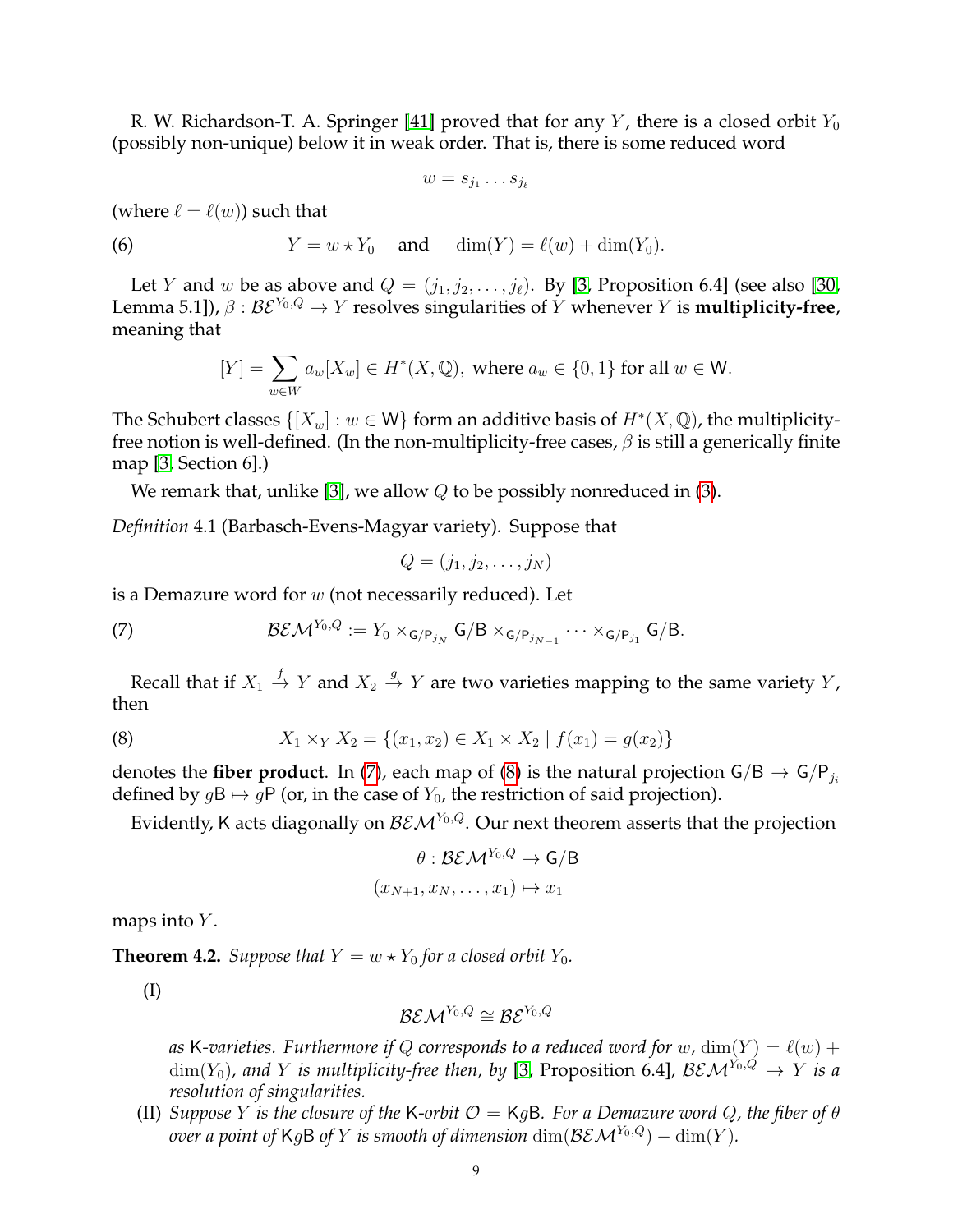*Proof.* We prove (I) by mild modification of the argument of P. Magyar in the Schubert setting. The map

(9) 
$$
\phi: \mathcal{B} \mathcal{E}^{Y_0, Q} \to Y_0 \times (\mathsf{G/B})^N
$$

(10) 
$$
[g, p_N, p_{N-1}, \ldots, p_1B] \mapsto (gB, gp_NB, gp_Np_{N-1}B, \cdots, gp_Np_{N-1} \cdots p_1B),
$$

is well defined (independent of choice of representative), K-equivariant, and

$$
\phi(\mathcal{B}\mathcal{E}^{Y_0,Q})\subseteq \mathcal{B}\mathcal{E}\mathcal{M}^{Y_0,Q}
$$

since  $p_i \in \mathsf{P}_{j_i}$ .  $\phi$  is injective: If

$$
\phi([g, p_N, p_{N-1}, \dots, p_1B]) = \phi([g', p'_N, p'_{N-1}, \dots, p'_1B]),
$$

then there exist  $b_0, b_1, \ldots, b_N \in B$  such that

$$
g = g'b_0
$$
,  $gp_N = g'p'_Nb_N$ , ...,  $gp_N \cdots p_1 = g'p'_N \cdots p'_1b_1$ .

Combining these equations with the definition of  $BE^{Y_0,Q}$  (specifically [\(2\)](#page-7-5)),

$$
[g, p_N, p_{N-1}, \dots, p_1B] = [g'b_0, b_0^{-1}p'_N b_N, b_N^{-1}p'_{N-1}b_{N-1}, \dots, b_2^{-1}p'_1b_1B]
$$
  
=  $[g', p'_N, p'_{N-1}, \dots, p'_1B],$ 

establishing injectivity.

 $\phi$  is surjective: Let

$$
(g\mathsf{B}, p_N\mathsf{B}, p_{N-1}\mathsf{B}, \ldots, p_1\mathsf{B}) \in \mathcal{BEM}^{Y_0, Q}.
$$

**Claim 4.3.**  $[g, g^{-1}p_N, p_N^{-1}p_{N-1}, \dots, p_2^{-1}p_1B] \in \mathcal{BE}^{Y_0, Q}$ .

*Proof of Claim:* First, by definition  $g \in Y_0$ , as desired. Second, by [\(7\)](#page-8-1) and [\(8\)](#page-8-2) combined we have

$$
g\mathsf{P}_{j_N} = p_N \mathsf{P}_{j_N} \implies g^{-1}p_N \in \mathsf{P}_{j_N}
$$

.

Similarly, in general

$$
p_i \mathsf{P}_{j_{i+1}} = p_{i+1} \mathsf{P}_{j_{i+1}} \implies p_i^{-1} p_{i+1} \in \mathsf{P}_{j_{i+1}},
$$

as required.  $\Box$ 

Combining the claim with

$$
\phi(g, g^{-1}p_N, p_N^{-1}p_{N-1}, \dots, p_2^{-1}p_1B) = (gB, p_NB, p_{N-1}B, \dots, p_1B),
$$

we obtain

$$
\phi(\mathcal{B}\mathcal{E}^{Y_0,Q})=\mathcal{B}\mathcal{E}\mathcal{M}^{Y_0,Q}.
$$

θ maps into Y: Since  $β$  maps into Y,

$$
\beta \circ \phi^{-1}(g\mathsf{B}, p_N\mathsf{B}, p_{N-1}\mathsf{B}, \dots, p_1\mathsf{B}) = \beta(g, g^{-1}p_N, p_N^{-1}p_{N-1}, \dots, p_2^{-1}p_1\mathsf{B}) = p_1\mathsf{B} \in Y.
$$

However, by definition

 $\theta(g\mathsf{B}, p_N \mathsf{B}, p_{N-1} \mathsf{B}, \ldots, p_1 \mathsf{B}) = p_1 \mathsf{B}$ 

and so  $\theta$  maps into Y as well.

Since  $BEM^{Y_0,Q}$  is smooth (and thus normal) and  $BEM^{Y_0,Q}$  is irreducible, the bijective morphism (of C-varieties) above is an isomorphism of varieties by Zariski's main theorem (see, e.g., [\[24\]](#page-23-17)).

For (II), we apply: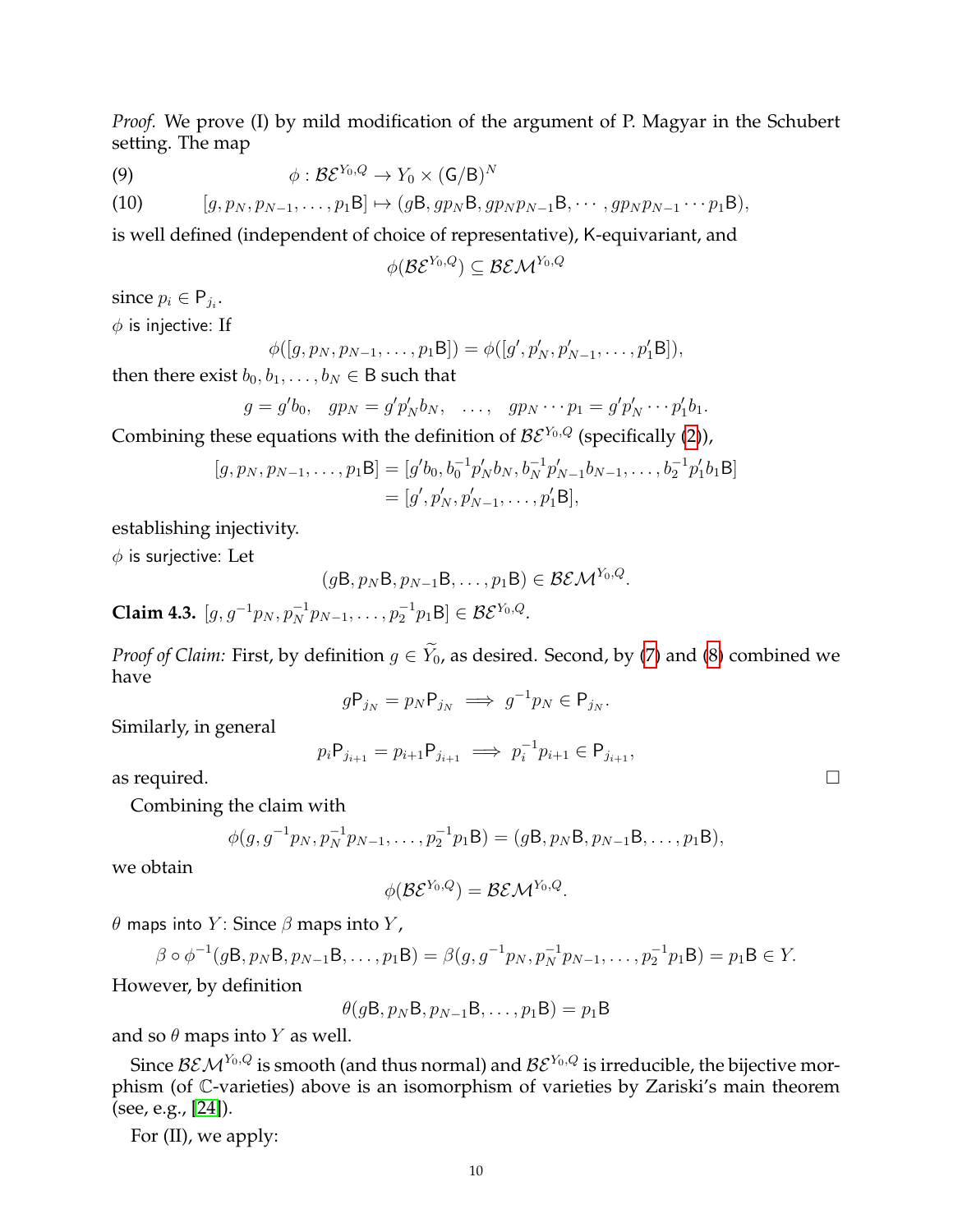<span id="page-10-0"></span>**Theorem 4.4.** [\[23,](#page-23-18) Corollary 10.7] *Let*

 $f: X \to Y$ 

*be a morphism of varieties over an algebraically closed field* k *of characteristic 0, and assume that X* is nonsingular. There is a nonempty open subset  $V \subset Y$  such that

$$
f: f^{-1}(V) \to V
$$

*is smooth. In the case in which*  $f^{-1}(V) \neq \emptyset$ *, the fiber*  $f^{-1}(v)$  *is nonsingular and* 

$$
\dim(f^{-1}(v)) = \dim(X) - \dim(Y)
$$

*for all*  $v \in V$ *.* 

Let f be the projection map  $\theta$  :  $\mathcal{BEM}^{Y_0,Q} \to Y$ . Since  $\mathcal{BEM}^{Y_0,Q}$  is nonsingular, by Theorem [4.4](#page-10-0) applied to this f, there exists a nonempty  $V \subset Y$  such that f restricted to  $f^{-1}(V)$  is smooth. If  $v \in V$  then said theorem says  $\dim(f^{-1}(v))$  is of the desired dimension.

However, we want the above to be true for  $p \in KgB$ . To see this, note that everything said above holds for  $f^{-1}(kV)$  for all  $k \in K$  since f is K-equivariant and multiplication by k is a smooth morphism. Let  $p \in KgB$  be a general point. Since KpB is dense in Y,  $Y \cap kV \neq \emptyset$  for all k ∈ K. Now we can pick k so that  $p \in kV$ , completing the argument.  $\Box$ 

The generic fibers of part (II) of the theorem may be considered an analogue of the *brick variety* of [\[15\]](#page-23-12), which is the generic fiber of the Bott-Samelson map (this generic fiber being nontrivial only when Q is not a reduced word). See *loc. cit.* for a connection to the *brick polytope* of [\[38,](#page-24-20) [39\]](#page-24-21) and the associahedron.

<span id="page-10-1"></span>**Proposition 4.5.**  $BEM^{Y_0,Q}$  is an iterated  $\mathbb{P}^1$ -bundle over  $Y_0$ .

*Proof.* Let  $Q = (j_1, \ldots, j_N)$  and consider the sequence of projections

$$
\mathcal{BEM}^{Y_0,(j_1,...,j_N)}\to \mathcal{BEM}^{Y_0,(j_2,...,j_N)}\to \ldots \to \mathcal{BEM}^{Y_0,(j_N)}\to Y_0,
$$

where each map forgets the last coordinate. The fiber of  $(x_{N+1}B, x_NB, \ldots, x_{i+1}B)$  under

$$
\mathcal{BEM}^{Y_0,(j_i,...,j_N)}\to \mathcal{BEM}^{Y_0,(j_{i+1},...,j_N)}
$$

consists of all the points of the form  $(x_{N+1}B, x_NB, \ldots, x_{i+1}B, y_iB)$  such that  $y_iP_{j_{N-i+1}} =$  $x_{i+1}P_{j_{N-i+1}}$  so the fiber is isomorphic to  $P_{j_{N-i+1}}/B \cong \mathbb{P}^1$ . This is also true for the map  $\mathcal{BEM}^{Y_0,(j_N)}\to Y_0.$  Therefore each fiber is a  $\mathbb{P}^1$  so  $\mathcal{BEM}^{Y_0,Q}$  is an iterated  $\mathbb{P}^1$ -bundle.  $\hfill\Box$ 

Actually, that  $BE^{Y_0,Q}$  has the property of Proposition [4.5](#page-10-1) is near tautological. Given this one can also see Proposition [4.5](#page-10-1) by using Theorem [4.2\(](#page-8-0)I).

Let

$$
p_{Y,Q}(z) = \sum_{k\geq 0} q^k \dim_{\mathbb{Q}} H^{2k}(\mathcal{BEM}^{Y_0,Q};\mathbb{Q}),
$$

and

$$
r_Y(z) = \sum_{k \ge 0} z^k \dim_{\mathbb{Q}} H^{2k}(Y; \mathbb{Q})
$$

be the Poincaré polynomials of  $\mathcal{BEM}^{Y_0,Q}$  and Y, respectively.

**Corollary 4.6.**  $p_{Y,Q}(z) = r_{Y_0}(q)(1+z)^N$ .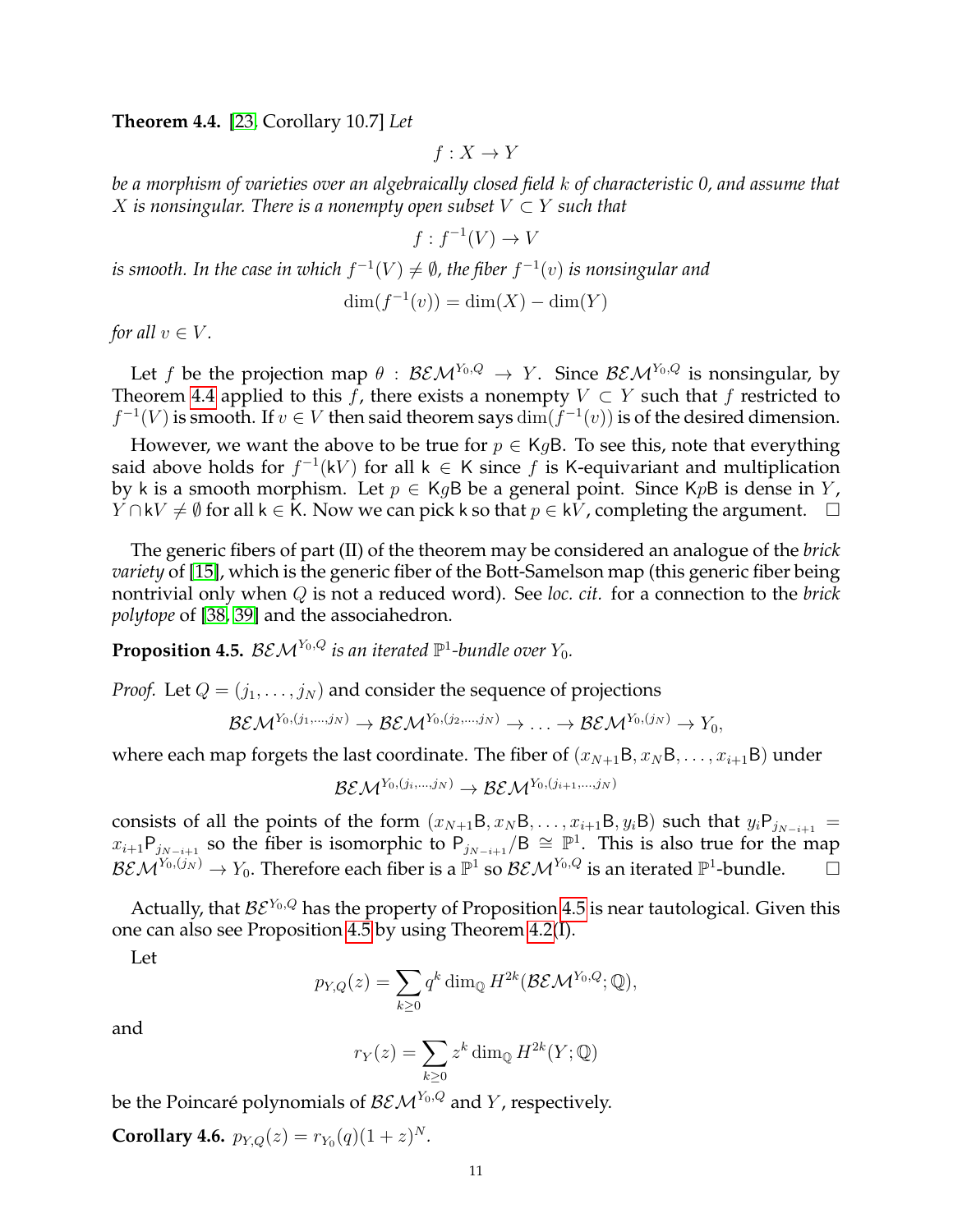*Proof.* In view of Proposition [4.5,](#page-10-1) the claim follows by repeated applications of the Leray-Hirsch theorem.  $\hfill \square$ 

Each closed orbit Y is isomorphic to the flag variety of K. Hence  $r_Y(z)$  is known. For example, if

$$
[i]_z! = [1]_z[2]_z \cdots [i]_z
$$

where

$$
[j]_z = 1 + z + z^2 + \dots + z^{j-1}
$$

then we have:

**Proposition 4.7.** For  $\mathsf{K} = \mathsf{GL}_p \times \mathsf{GL}_q$ ,  $r_{Y_0}(z) = [p]_z![q]_z!$ , for any choice of closed orbit  $Y_0$ .

*Proof.* By Lemma [2.1,](#page-2-1)

$$
Y_0 \cong \mathrm{Flags}(\mathbb{C}^p) \times \mathrm{Flags}(\mathbb{C}^q)
$$

and therefore the formula follows from by the Künneth formula.  $\Box$ 

Following [\[30,](#page-24-19) Section 1.1.2], a **stratification by closed subvarieties** of a space X is a decomposition

$$
X=\bigcup_\xi \mathcal{S}_\xi
$$

into closed strata  $S_{\xi}$  such that the intersection of any two closed stratum is the union of strata. We have a stratification of  $BEM^{Y_0,Q}$  with strata given by subwords P of Q. A **subword** of  $Q = (j_1, \ldots, j_N)$  is a list  $P = (\beta_1, \ldots, \beta_N)$  such that  $\beta_i \in \{-, j_i\}$ .

<span id="page-11-0"></span>**Corollary 4.8** (of Theorem [4.2\)](#page-8-0).  $BEM^{Y_0,Q}$  is stratified with strata given by subwords P of Q. *The stratum corresponding to a subword* P *is*

$$
\mathcal{S}(P) = \{ (x_{N+1}, \dots, x_1) \in \mathcal{BEM}^{Y_0, Q} \mid x_i = x_{i+1} \text{ if } \beta_{N+1-i} = - \}
$$

*This stratum is canonically isomorphic to*  $BEM<sup>Y<sub>0</sub>, flat(P)</sup>$  *where*  $flat(P)$  *is the word which deletes all* − *appearing in* P*.*

*Proof.* The union of these strata covers  $BEM^{Y_0,Q}$  because

$$
\mathcal{S}(Q) = \mathcal{BEM}^{Y_0,Q}.
$$

For  $P = (\beta_1, \ldots, \beta_N)$  and  $P' = (\beta'_1, \ldots, \beta'_N)$  define the subword

$$
P \vee P' = (\gamma_1, \ldots, \gamma_N)
$$

where  $\gamma_i = -$  if  $\beta_i$  or  $\beta'_i$  equals  $-$ . Then

$$
\mathcal{S}(P) \cap \mathcal{S}(P') = \{ (x_{N+1}, \dots, x_1) \in \mathcal{BEM}^{Y_0, Q} \mid x_i = x_{i+1} \text{ if } \beta_{N+1-i} = - \text{ or } \beta'_{N+1-i} = - \} = \mathcal{S}(P \vee P').
$$

The isomorphism from  $\mathcal{S}(P)$  to  $\mathcal{BEM}^{Y_0,\text{flat}(P)}$  is the projection that deletes all components of  $S(P)$  associated to a −.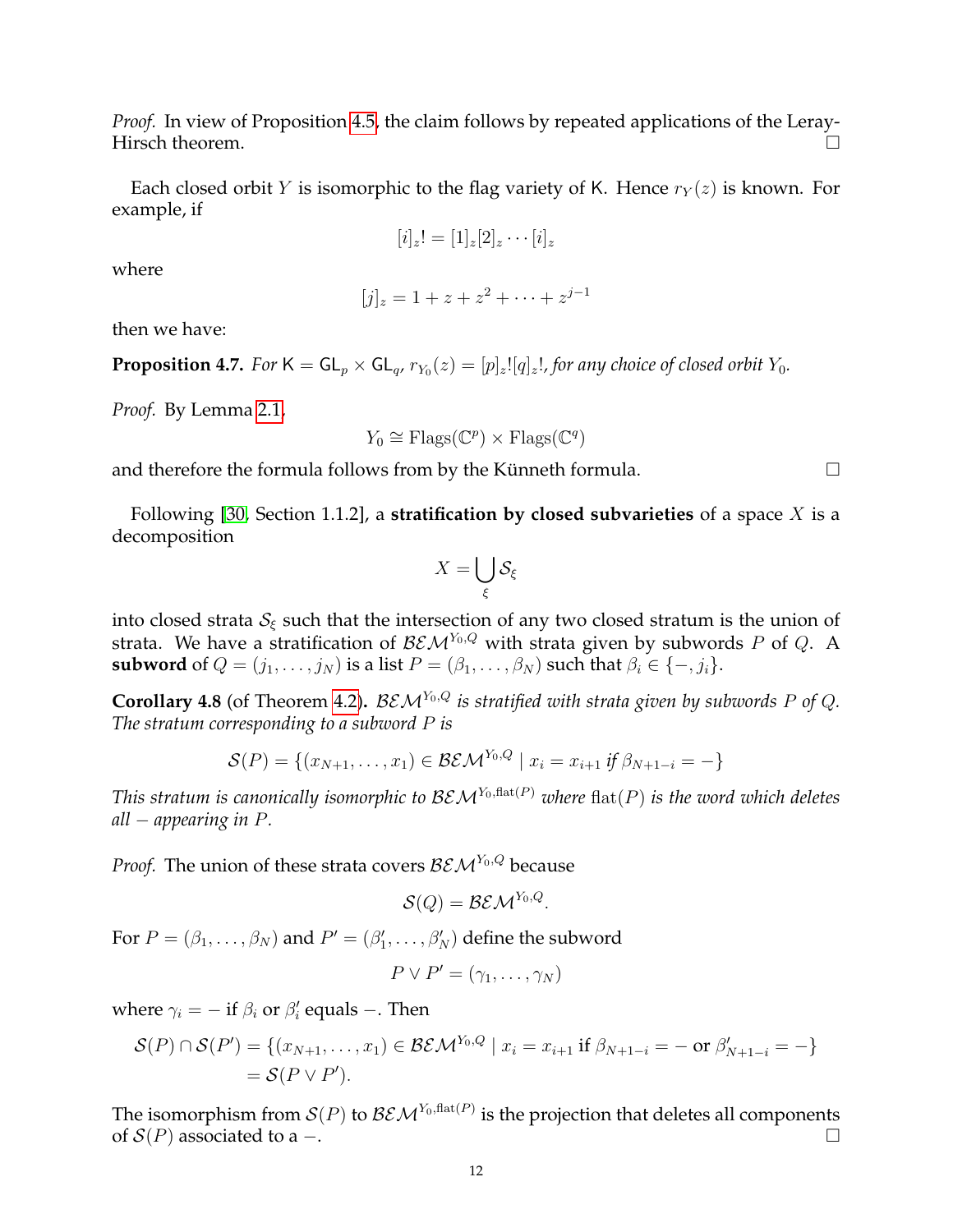#### 5. MOMENT POLYTOPES

<span id="page-12-0"></span>The projective space  $\mathbb{P}^d$  is a symplectic manifold with *Fubini-Study* symplectic form. Following [\[10,](#page-23-19) Section 6.6], consider the restriction of the action of  $T^d = (\mathbb{C}^*)^{\tilde{d}}$  on  $\mathbb{P}^d$  to the compact real subtorus

$$
T_{\mathbb{R}}^d = \{ (e^{i\theta_1}, \dots, e^{i\theta_d}) \in (\mathbb{C}^*)^d \mid \theta_i \in \mathbb{R} \text{ for all } i \}.
$$

As explained in [\[29,](#page-24-11) Example 4] the action of  $T^d_{\mathbb{R}}$  on  $\mathbb{P}^d$  has a moment map. That is  $\mathbb{P}^d$  is a Hamiltonian  $T^d_{\mathbb{R}}$ -manifold.

Now let X be a smooth algebraic variety with an action of a torus  $T \cong (\mathbb{C}^*)^n$  with  $n \leq \dim(X)$ . Assume X has a T-equivariant embedding into  $\mathbb{P}^d$ . Again, we restrict the  $T$ -action to the compact real subtorus  $T_{\mathbb R}.$  Since  $T$  is isomorphic to a subgroup of  $T^d$  then [\[28,](#page-24-22) p. 64; point 1.] tells us that  $\mathbb{P}^d$  is also a Hamiltonian  $T_{\mathbb{R}}$ -manifold. Smoothness says X is a  $\bar{T}$ -invariant submanifold of  $\mathbb{P}^d$ . By [\[28,](#page-24-22) p. 64; point 1.], it is a Hamiltonian  $T_\mathbb{R}$ -manifold. Hence there are finitely many fixed points which are isolated and X has a *moment map*

$$
\Phi: X \to \mathfrak{t}_{\mathbb{R}}^*,
$$

where  $\mathfrak{t}_{\mathbb{R}}^* \simeq \mathbb{R}^n$  is the dual of the Lie algebra of  $T_{\mathbb{R}}$ . By [\[2,](#page-23-20) [20\]](#page-23-21), the image  $\Phi(X)$  is a polytope in  $\mathfrak{t}_{\mathbb{R}}^*$ ; namely, it is the convex hull of the image under  $\Phi$  of the  $T_{\mathbb{R}}$ -fixed points.  $\Phi(X)$  is known as the *moment polytope* of X. A primer on moment maps which outlines their most important properties, including the ones we will use, can be found in [\[28,](#page-24-22) Section 2.2]. From now on, we will omit the subscript  $\mathbb R$  from T and the Lie algebra.

Moment map images provide a source of polytopes. It is natural to consider  $\Phi(BS^Q)$ which is the moment polytope of the Bott-Samelson variety  $BS^{Q}$ . To our best knowledge, the first analysis of this polytope in the literature is [\[15\]](#page-23-12). We will show in Theorem [5.1](#page-13-0) that  $\Phi(\mathcal{BEM}^{Y_0,Q})$  is the convex hull of certain reflections of  $\Phi_S(BS^Q)$ , where  $\Phi_S$  denotes the moment map of  $BS^Q$  for the S-action. The proof exploits the comparable descriptions of the manifolds.

In order to compute  $\Phi(\mathcal{BEM}^{Y_0,Q})$  we embed  $\mathcal{BEM}^{Y_0,Q}$  into a product of  $\mathsf{G/P}_{\hat{i}}$ . By [\[31\]](#page-24-23), the Grassmannian  $G/P_{\hat{i}}$  is a coadjoint orbit. Therefore, to compute  $\Phi(\mathcal{BEM}^{Y_0,Q})$  it is not necessary to explicitly embed  $\mathcal{BEM}^{Y_0,Q}$  into projective space (via generalized Plücker embeddings followed by the Segre map). This is since the coadjoint orbit  $G/P_{\hat{i}}$  is already a<br>Hereilt rise  $\top$  meanifold with Kadaul Kivillar Gausian remarkable forms and mean out mean Hamiltonian T-manifold with *Kostant-Kirillov-Souriau* symplectic form and moment map

<span id="page-12-1"></span>(11) 
$$
\Phi_i: \mathsf{G}/\mathsf{P}_{\widehat{i}} \to \mathbb{R}^r
$$

$$
(g\mathsf{P}_{\widehat{i}}) \mapsto g\omega_i.
$$

Actually, if we embed  $\mathcal{BEM}^{Y_0,Q}$  into projective space as indicated above we wouldn't get a different polytope anyway. This is because the Kostant-Kirillov-Souriau form coincides with the pullback of the Fubini-Study form to  $G/P_{\hat{i}}$  under the T-equivariant embedding given by the line bundle  $\mathcal{L}(\omega_i)$ , see [\[11,](#page-23-22) Remark 3.5].

Thinking of the fundamental weights  $\omega_i \in \mathfrak{t}^*$  as functions  $\omega_i : \mathfrak{t} \to \mathbb{R}$ ,  $\omega_i|_{\mathfrak{s}}$  is the restriction of  $\omega_i$  to  $\mathfrak{s} \subset \mathfrak{t}$ .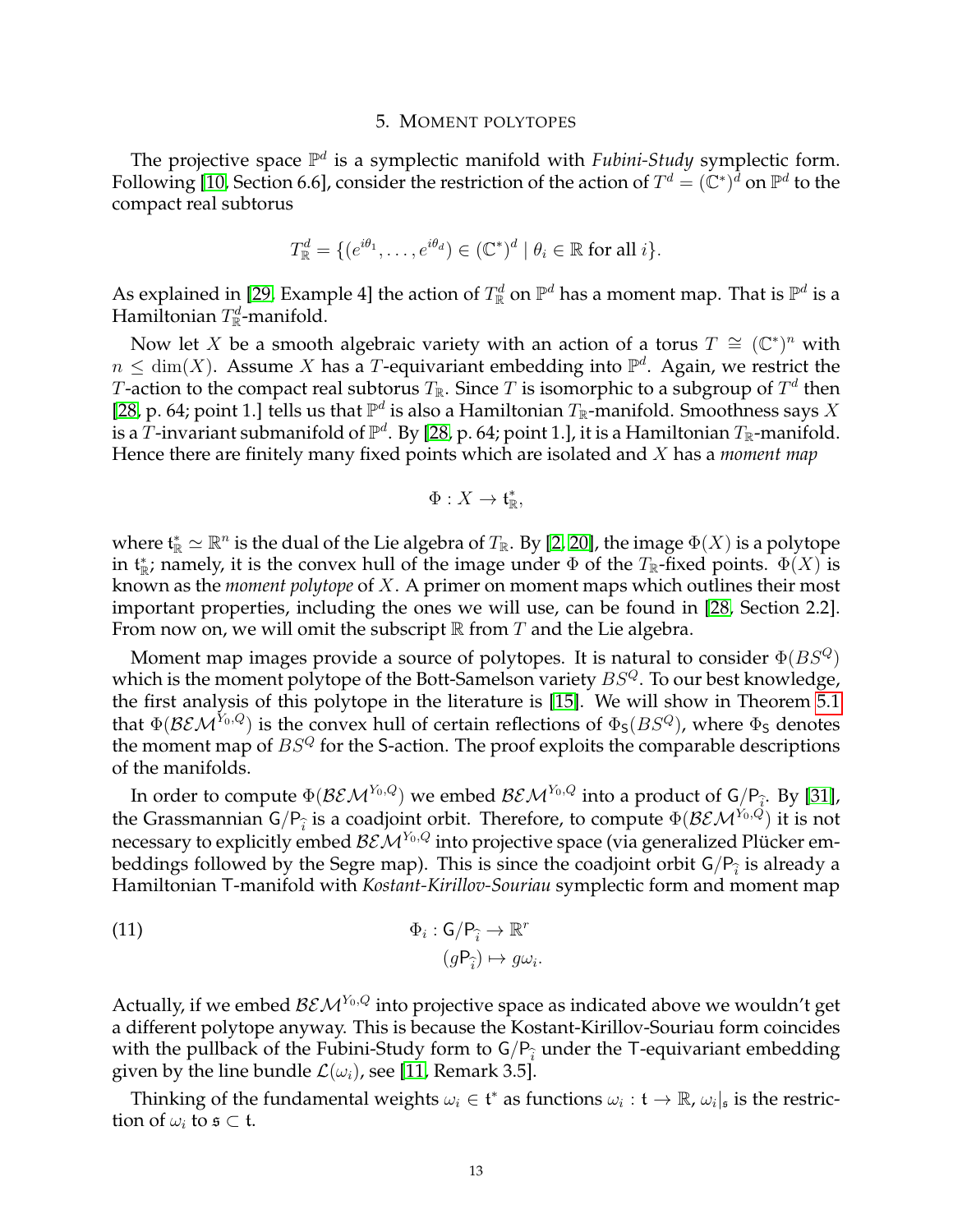<span id="page-13-0"></span>**Theorem 5.1.** BEM<sup>Y</sup>0,Q *has an embedding into a product of generalized Grassmannians as a symplectic submanifold with Hamiltonian* S*-action; the corresponding moment polytope is*

$$
\Phi(\mathcal{BEM}^{Y_0,Q}) = \text{conv}\left\{x\left(\sum_{i=1}^r \omega_i|_{\mathfrak{s}} + \sum_{i=|Q|}^1 s_{j_{|Q|}} \cdots s_{j_i} \omega_i|_{\mathfrak{s}}\right) \mid x \in Y_0^{\mathsf{S}} \text{ and } (j_1,\ldots,j_{|Q|}) \subseteq Q\right\}
$$

$$
= \text{conv}\left\{x \cdot \Phi_{\mathsf{S}}(BS^Q) \mid x \in Y_0^{\mathsf{S}}\right\}.
$$

<span id="page-13-3"></span>*Proof.*  $BEM^{Y_0,Q}$  embeds into a product of generalized Grassmannians, as follows: **Proposition 5.2.**

(12) 
$$
\delta : \mathcal{BEM}^{Y_0,Q} \hookrightarrow \prod_{i=1}^r G/P_{\hat{i}} \times \prod_{j=1}^{|Q|} G/P_{i_{|\widehat{Q}|-j+1}}
$$

(13) 
$$
(xB, g_{|Q|}B, ..., g_1B) \mapsto (xP_{\hat{1}}, ..., xP_{\hat{r}}, g_{|Q|}P_{\widehat{i_{|Q|}}}, g_{|Q|-1}P_{\widehat{i_{|Q|-1}}}, ..., g_1P_{\widehat{i_1}}).
$$

*Proof.* First we see that  $\delta$  is injective. Suppose

$$
\delta(x\mathsf{B},a_{|Q|}\mathsf{B},\ldots,a_1\mathsf{B})=\delta(y\mathsf{B},b_{|Q|}\mathsf{B},\ldots,b_1\mathsf{B}),
$$

then

$$
x\mathsf{P}_{\hat{i}} = y\mathsf{P}_{\hat{i}} \ (1 \leq i \leq r) \implies xy^{-1} \in \bigcap_{i=1}^{r} \mathsf{P}_{\hat{i}} = \mathsf{B}.
$$

Thus,

<span id="page-13-1"></span>
$$
x\mathsf{B}=y\mathsf{B}.
$$

Next, the assumption

(14) 
$$
a_{|Q|}P_{\widehat{i_{|Q|}}} = b_{|Q|}P_{\widehat{i_{|Q|}}} \implies a_{|Q|}b_{|Q|}^{-1} \in P_{\widehat{i_{|Q|}}}.
$$

Also, using the definition of  $\mathcal{BEM}^{Y_0,Q}$  [\(8\)](#page-8-2),

(15) 
$$
a_{|Q|}P_{i_{|Q|}} = xP_{i_{|Q|}} = yP_{i_{|Q|}} = b_{|Q|}P_{i_{|Q|}} \implies a_{|Q|}b_{|Q|}^{-1} \in P_{i_{|Q|}}.
$$

Combining [\(14\)](#page-13-1) and [\(15\)](#page-13-2) gives

<span id="page-13-2"></span>
$$
a_{|Q|}b_{|Q|}^{-1} \in \mathsf{P}_{\widehat{i_{|Q|}}} \cap \mathsf{P}_{i_{|Q|}} = \mathsf{B} \implies a_{|Q|} \mathsf{B} = b_{|Q|} \mathsf{B}.
$$

Reasoning similarly, we see that

$$
a_k B = b_k B
$$

for all  $k = |Q| - 1$ ,  $|Q| - 2$ , ..., 1, as required. Thus  $\delta$  is injective.

It is well known that the map

$$
\mathsf{G/B}\to \prod_{i=1}^r\mathsf{G/P}_{\widehat{i}}:x\mathsf{B}\mapsto (x\mathsf{P}_{\widehat{1}},\ldots,x\mathsf{P}_{\widehat{r}})
$$

is an embedding of algebraic varieties. Consequently, the map

$$
\kappa : (G/B)^{|Q|+1} \hookrightarrow \prod_{m=1}^{|Q|+1} \prod_{i=1}^r G/P_{\hat{i}}
$$

$$
(x_{|Q|+1}B, x_{|Q|}B, \dots, x_1B) \mapsto ((x_{|Q|+1}P_{\hat{1}}, \dots, x_{|Q|+1}P_{\hat{r}}), \dots, (x_1P_{\hat{1}}, \dots, x_1P_{\hat{r}}))
$$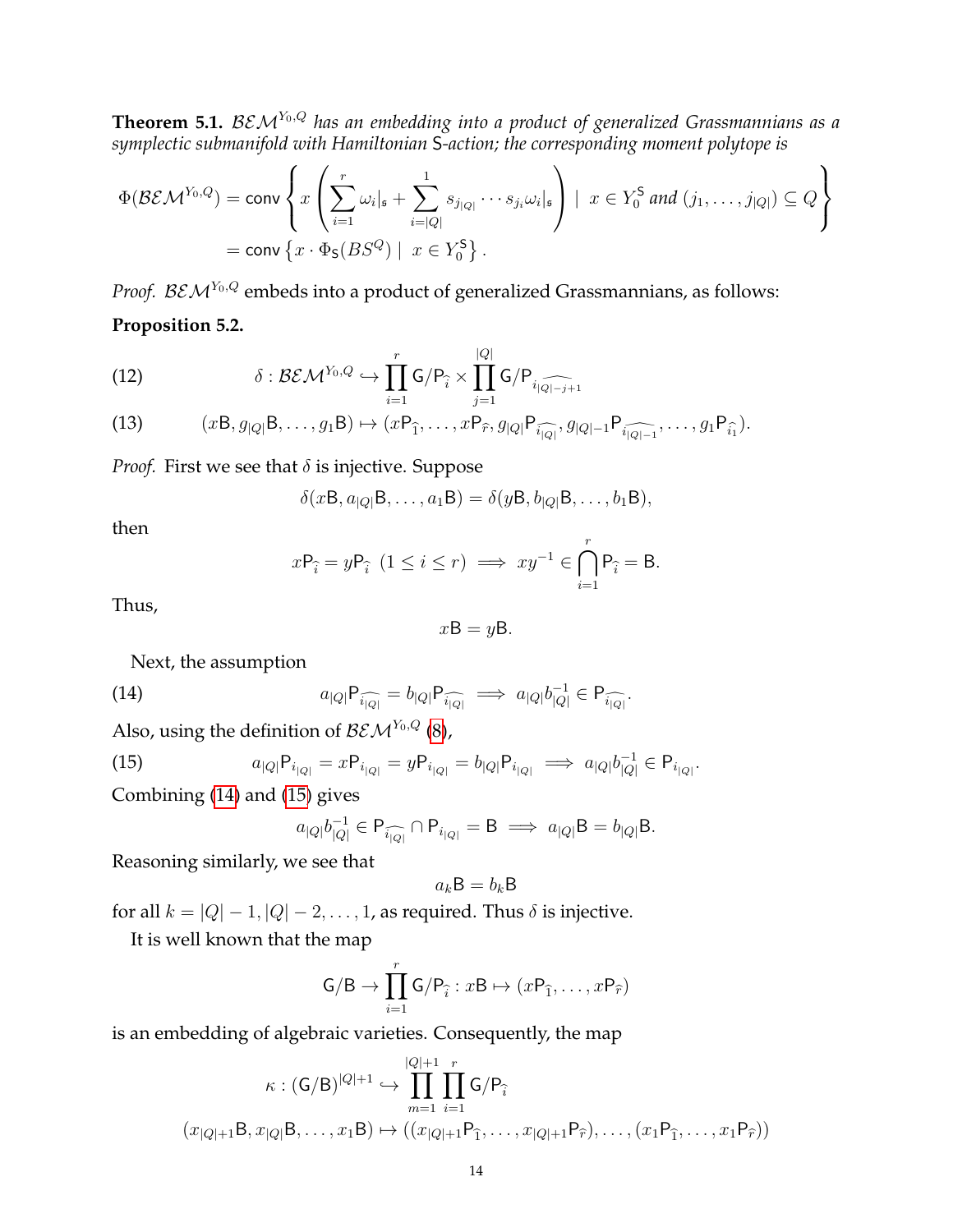is also an embedding. Let  $Q=(q_1,q_2,\ldots,q_N).$  The image of  $\mathcal{BEM}^{Y_0,Q}\subset (\mathsf{G/B})^{|Q|+1}$  under  $\kappa$  satisfies

$$
(16) \t\t\t x_m \mathsf{P}_{\widehat{i}} = x_{m+1} \mathsf{P}_{\widehat{i}}
$$

whenever  $i \neq q_m$ , for  $m = 1, 2, \ldots, |Q|$ . Thus  $\delta$  factors:

<span id="page-14-1"></span>
$$
\begin{array}{ccc}\n\mathcal{B}\mathcal{E}\mathcal{M}^{Y_0,Q} & \xrightarrow{\kappa} \prod_{m=1}^{|Q+1|} \prod_{i=1}^r \mathsf{G}/\mathsf{P}_{\widehat{i}} \\
\downarrow^{\delta} & \downarrow^{\psi} \\
\hline\n\prod_{i=1}^r \mathsf{G}/\mathsf{P}_{\widehat{i}} \times \prod_{j=1}^{|Q|} \mathsf{G}/\mathsf{P}_{i_{|\widehat{Q|-j+1}}}\n\end{array}
$$

where  $\psi$  is the projection that forgets the repetitions of [\(16\)](#page-14-1). Thus,  $\delta$  is an embedding.  $\Box$ 

 $Gr := \prod_{i=1}^r G/P_i \times \prod_{j=1}^{|Q|} G/P_{i \mid \widehat{Q|-j+1}}$  is naturally a symplectic manifold, and is Hamiltonian with respect to the (diagonal) action of T. By [\[28,](#page-24-22) p. 64; point 1.] the same is true for this action restricted to the subtorus S. As a submanifold of  $Gr$ ,  $BEM<sup>Y<sub>0</sub>,Q</sup>$  is also symplectic, and is clearly stable under the S-action. From this it follows (cf. [\[28,](#page-24-22) p. 65; point 4.]) that the S-action is Hamiltonian, whence  $\mathcal{BEM}^{Y_0,Q}$  has a moment map  $\Phi$ . Then one sees from [\[28,](#page-24-22) p. 64; point 1. and p. 65; point 3.] that  $\Phi$  is given by

(17) 
$$
\mathcal{BEM}^{Y_0,Q} \hookrightarrow Gr \overset{\sum \Phi_i}{\longrightarrow} \mathfrak{t}^* \longrightarrow \mathfrak{s}^*,
$$

where

<span id="page-14-4"></span><span id="page-14-2"></span>
$$
\Phi_i:\mathsf{G}/\mathsf{P}_{\widehat{i}}\to\mathfrak{t}^*
$$

is the moment map for  $\mathsf{G}/\mathsf{P}_{\hat{i}}$  and  $\mathsf{t}^* \to \mathsf{s}^*$  is induced from the inclusion  $\mathsf{S} \subset \mathsf{T}$ . The second map restricts functions  $t \to \mathbb{R}$  to s. Therefore, by [\(11\)](#page-12-1) and [\(17\)](#page-14-2) combined, the moment map  $\Phi: \mathcal{BEM}^{Y_0, Q} \rightarrow \mathfrak{t}^*$  is given by

(18) 
$$
(xB, g_{|Q|}B, \ldots, g_1B) \longmapsto x \sum_{i=1}^r \omega_i \vert_{\mathfrak{s}} + \sum_{i=1}^{|Q|} g_i \omega_i \vert_{\mathfrak{s}}.
$$

<span id="page-14-0"></span>**Proposition 5.3** (S-fixed points of  $BEM^{Y_0,Q}$ ). The S-fixed points of  $BEM^{Y_0,Q}$  are indexed by *pairs*  $(xB, J)$ *, where*  $xB \in Y_0$  *is a S-fixed point of*  $Y_0$ *, and*  $J = (\beta_1, \ldots, \beta_{|Q|})$  *is a subword of*  $Q$ *. Indeed, the fixed points are precisely*

(19) 
$$
p_{(x\mathsf{B},J)} := (x\mathsf{B}, xs_{\beta_{|Q|}}\mathsf{B}, xs_{\beta_{|Q|}}s_{\beta_{|Q|-1}}\mathsf{B}, \dots, xs_{\beta_{|Q|}}\cdots s_{\beta_1}\mathsf{B}) \in \mathcal{BEM}^{Y_0,Q},
$$

where  $s_{\beta_i}$  is the identity if  $\beta_i = -.$ 

*Proof.* We first verify that

 $p_{(x \mathsf{B},J)} \in \mathcal{BEM}^{Y_0,Q}.$ 

Note that for  $i=1,\ldots,|Q|$ , since by [\(1\)](#page-2-2),  $\mathsf{B} s_{\beta_i} \mathsf{B}\in \mathsf{P}_{j_i}$ , in particular  $s_{\beta_i}\in \mathsf{P}_{j_i}$  and hence

<span id="page-14-3"></span>
$$
xs_{\beta_{|Q|}}\cdots s_{\beta_i}P_{\beta_i}=xs_{\beta_{|Q|}}\cdots s_{\beta_{i-1}}P_{\beta_i}.
$$

Therefore  $(xs_{\beta_{|Q|}}\cdots s_{\beta_{i-1}}, xs_{\beta_{|Q|}}\cdots s_{\beta_i})$  satisfies [\(8\)](#page-8-2) for  $i=1,\ldots,|Q|$ , as needed. Since

$$
(Q0) \qquad \qquad (G/B)^S = (G/B)^T
$$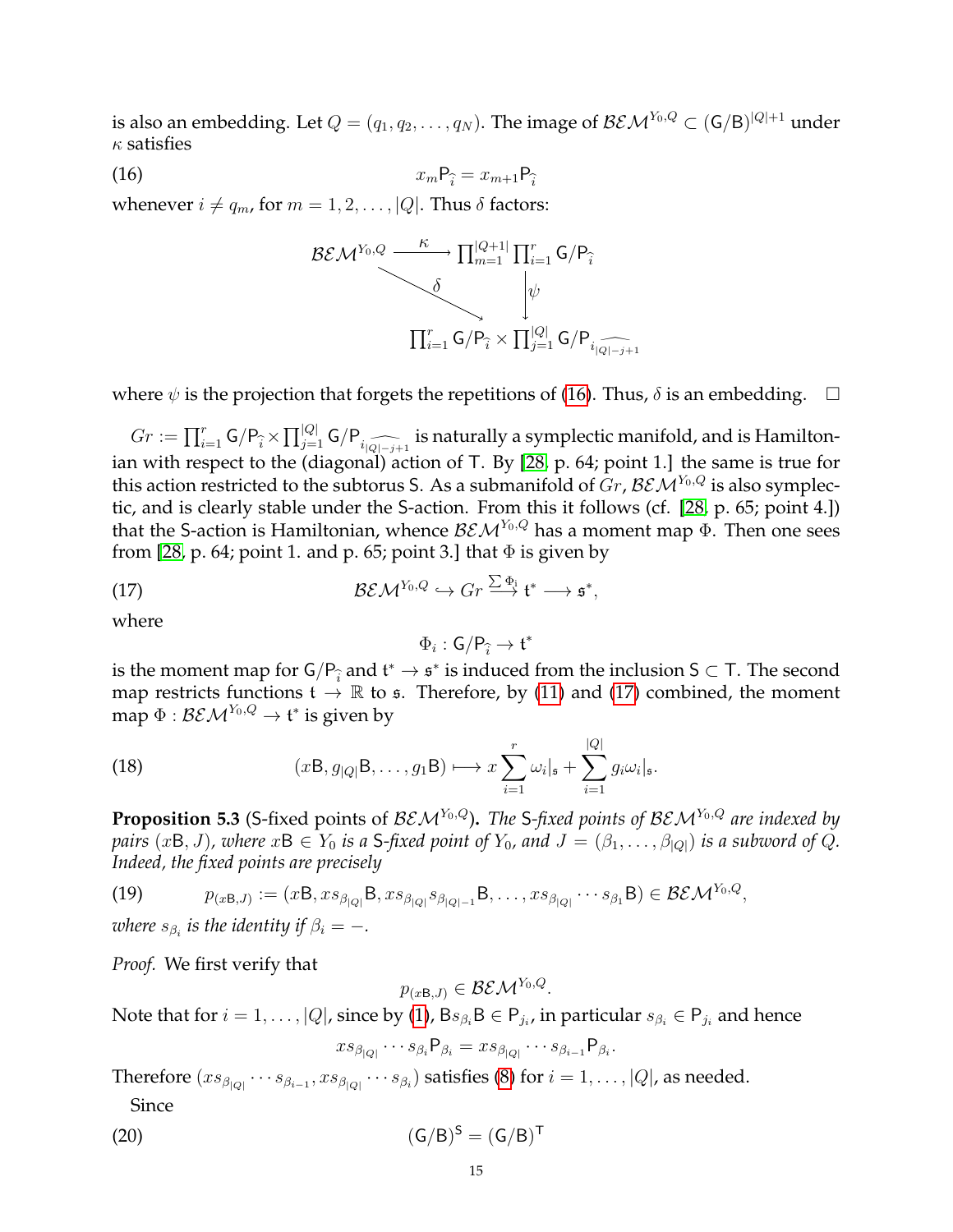(see [\[7,](#page-23-16) pg. 128]), the S-fixed points of  $Y_0$  are of the form  $xB$  where  $x \in N_G(T)$ . Therefore, (21)  $x s_{\beta_{|Q|}} \cdots s_{\beta_i} \in N_G(\mathsf{T}).$ 

Moreover, since  $S \subset T$ , for  $t \in S$  we have by [\(21\)](#page-15-1) that

<span id="page-15-1"></span>
$$
\mathsf{t} \cdot x s_{\beta_{|Q|}} \cdots s_{\beta_i} \mathsf{B} = x s_{\beta_{|Q|}} \cdots s_{\beta_i} \mathsf{B},
$$

so  $p_{(xB,J)}$  is an S-fixed point.

Conversely, suppose  $(x_{|Q|+1}B, x_{|Q|}B, \ldots, x_1B)$  is an S-fixed point of  $\mathcal{BEM}^{Y_0,Q}$ . Clearly,

<span id="page-15-2"></span>
$$
x_{|Q|+1} \mathsf{B} \in (Y_0)^{\mathsf{S}}.
$$

By [\(20\)](#page-14-3), each  $x_i$ B is a T-fixed point so we may assume

$$
(22) \t\t x_i \in N_{\mathsf{G}}(\mathsf{T}).
$$

By the definition [\(8\)](#page-8-2) of  $\mathcal{BEM}^{Y_0,Q}$ ,  $x_i P_{j_i} = x_{i-1} P_{j_i}$ . Thus,  $x_{i-1}^{-1} x_i \in P_{j_i}$ . Hence, in view of [\(22\)](#page-15-2) we may further assume that

$$
x_{i-1}^{-1}x_i \in \{id, s_{\alpha_{j_i}}\}.
$$

Therefore  $(x_{|Q|+1}B, x_{|Q|}B, \ldots, x_1B)$  is of the form  $p_{(xB,J)}$ , as asserted.

Since  $\Phi(\mathcal{BEM}^{Y_0,Q})$  is the convex hull of  $\Phi$  applied to this set of points, the first equality of the theorem holds by Proposition [5.3](#page-14-0) combined with [\(18\)](#page-14-4).

<span id="page-15-3"></span>Similar arguments [\[15\]](#page-23-12) show the moment polytope of a Bott-Samelson variety is

(23) 
$$
\Phi(BS^{Q}) = \text{conv}\left\{\sum_{i=1}^{r} \omega_{i} + \sum_{i=|Q|}^{1} s_{\beta_{|Q|}} \cdots s_{\beta_{i}} \omega_{i} \mid (\beta_{1}, \ldots, \beta_{|Q|}) \subseteq Q\right\}.
$$

The second equality follows by restricting the weights to s.  $\Box$ 

Define the **BEM polytope**  $\mathcal{P}_{Y_0,Q}$  as  $\Phi(\mathcal{BEM}^{Y_0,Q})$ .

We remark it would be interesting to study the polytopes coming from the K-action on  $\mathcal{BEM}^{Y_0,Q}$ .  $\mathcal{BEM}^{Y_0,Q}$  is a Hamiltonian K-manifold and therefore has a moment map  $\Phi_{\mathsf{K}}.$ [\[28,](#page-24-22) Section 2.5] describes two polytopes which are associated with the image of  $\Phi_{\rm K}$ . One of these is the intersection of the image of  $\Phi_K$  with the positive Weyl chamber. Kirwan's noncommutative convexity Theorem [\[27\]](#page-24-24) states that this intersection is a polytope.

*Proof of Theorem [3.1.](#page-5-0)* In type A, the map δ may be interpreted as listing the vector spaces on the flags of successive right borders of the diagram for  $BEM^{Y_0,Q}$ , but avoiding redundancy by listing only the additional new vector space introduced at each step. Therefore the isomorphism of Theorem [3.1](#page-5-0) is the composition of the maps in Theorem [4.2](#page-8-0) and Proposition [5.2.](#page-13-3) □

## 6. FURTHER ANALYSIS IN THE  $GL_p \times GL_q$  CASE

<span id="page-15-4"></span><span id="page-15-0"></span>*Example* 6.1*.* Let

$$
Q = (3, 2)
$$
 and  $Y_0 = Y_{++--}$ .

Following the construction in Section [3,](#page-4-0) and applying Theorem [2.2,](#page-3-1)  $BEM^{Y_0,Q}$  is described by the following diagram.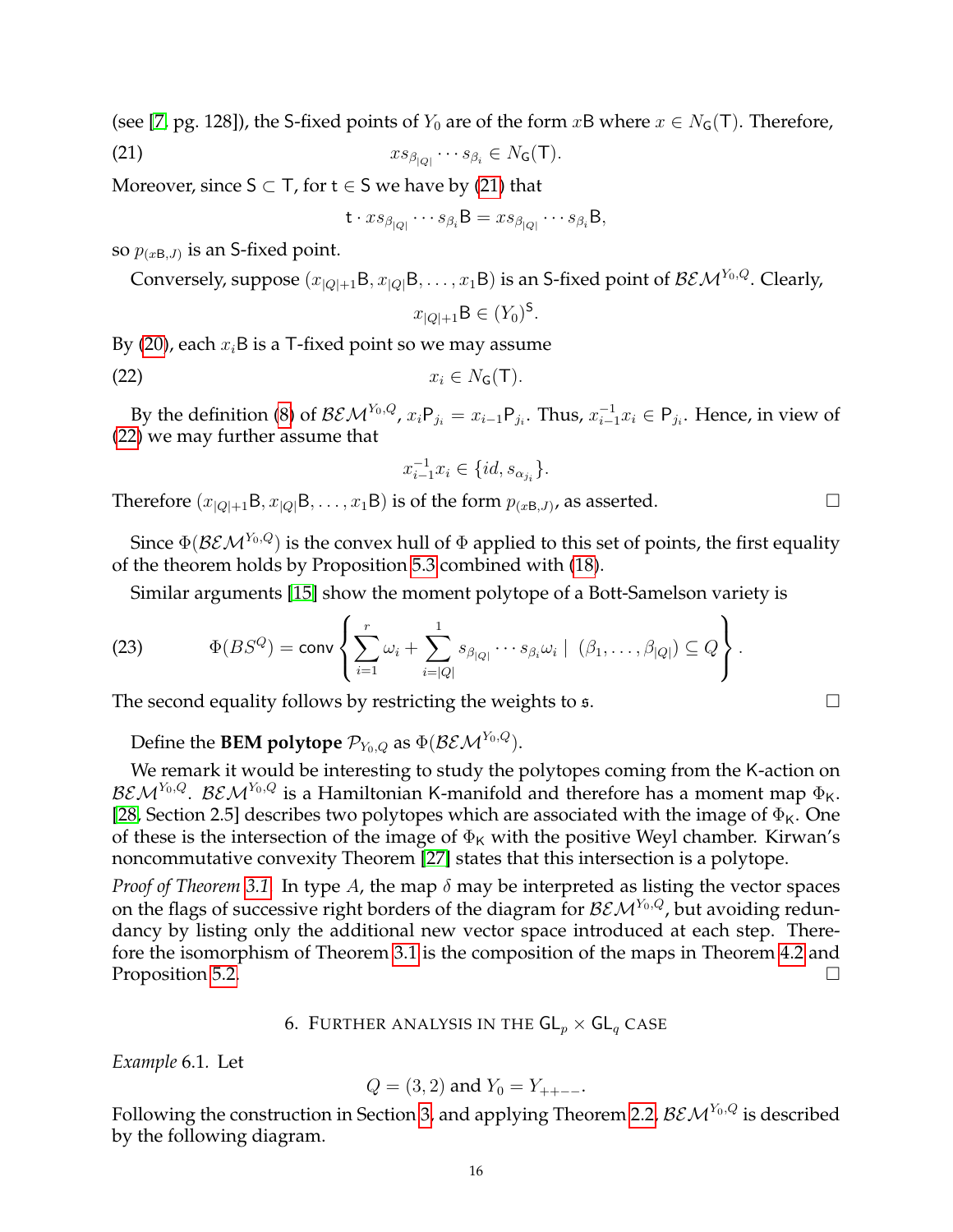

By Corollary [3.6,](#page-6-4)  $\mathcal{BEM}^{Y_0,Q}$  has  $4 \cdot 2^2 = 16$  S-fixed points. We apply Theorem [5.1](#page-13-0) to construct the moment polytope. First, by [\(23\)](#page-15-3),  $\Phi(BS^Q)$  is the convex hull of the following points:

| $(\beta_1,\beta_2)$ | $\sum \omega_i + \sum s_{\beta Q } \cdots s_{\beta_i} \omega_i$<br>$i=1$<br>$i= Q $ |
|---------------------|-------------------------------------------------------------------------------------|
|                     | $(-,-)$ $(5,4,2,0) = (3,2,1,0) + s_-(1,1,0,0) + s_-s_-(1,1,1,0)$                    |
|                     | $(3,-)$ $(5,4,1,1) = (3,2,1,0) + s$ $(1,1,0,0) + s$ $(s_3 \cdot (1,1,1,0))$         |
| $(-, 2)$            | $(5,3,3,0) = (3,2,1,0) + s_2 \cdot (1,1,0,0) + s_2 s_-\cdot (1,1,1,0)$              |
| (3,2)               | $(5,2,3,1) = (3,2,1,0) + s_2 \cdot (1,1,0,0) + s_2 s_3 \cdot (1,1,1,0)$             |

The polytope  $\Phi(BS^Q)$  is the white quadrilateral in Figure [4.](#page-17-1) We consider the reflections of  $\Phi(BS^Q)$  by the T-fixed points of  $Y_0$ , corresponding to the  $++--$  shuffled permutations:

 $[1, 2, 3, 4]$ ,  $[2, 1, 3, 4]$ ,  $[1, 2, 4, 3]$ , and  $[2, 1, 4, 3]$ .

By Theorem [5.1,](#page-13-0)  $\mathcal{P}_{Y_0,Q}$  is the convex hull of the following reflections

 $[1, 2, 3, 4] \cdot \Phi(BS^Q) = \text{conv}\{(5, 4, 2, 0), (5, 4, 1, 1), (5, 3, 3, 0), (5, 2, 3, 1)\},\$  $[2, 1, 3, 4] \cdot \Phi(BS^Q) = \text{conv}\{(4, 5, 2, 0), (4, 5, 1, 1), (3, 5, 3, 0), (2, 5, 3, 1)\},\$  $[1, 2, 4, 3] \cdot \Phi(BS^Q) = \text{conv}\{(5, 4, 0, 2), (5, 4, 1, 1), (5, 3, 0, 3), (5, 2, 1, 3)\},$  and  $[2, 1, 4, 3] \cdot \Phi(BS^Q) = \text{conv}\{(4, 5, 0, 2), (4, 5, 1, 1), (3, 5, 0, 3), (2, 5, 1, 3)\}.$ 

By the discussion of Section [2,](#page-2-0) the number of choices of closed orbits  $Y_0 = Y_\gamma$  equals  $\binom{p+q}{p}$  $\mathcal{P}_p^{+q})$ , i.e., the number of matchless clans in C1ans $_{p,q}.$  However, for a fixed  $Q$ , all the BEMpolytopes are isometric, being reflections of one other:

<span id="page-16-0"></span>**Theorem 6.2** (Reduction to + +  $\cdots$  + −  $\cdots$  − case).  $\mathcal{P}_{Y_{\gamma},Q}$  *is a* w-reflection of  $\mathcal{P}_{Y_{+\dots+\gamma}}$ *where w is the smallest permutation such that*  $w \cdot (+ \dots + - \dots -) = \gamma$ *.* 

*Proof.* Suppose  $\gamma \in \text{Clans}_{p,q}$  is matchless and there exists an i such that  $\gamma_i = -$  and  $\gamma_{i+1} =$ +. Let  $\gamma'$  ∈ Clans<sub>p,q</sub> be obtained by interchanging  $-+ \mapsto +-$  at those positions.

By Proposition [3.3,](#page-6-1) the T-fixed points of  $Y_{\gamma}$  are the  $\gamma$ -shuffled permutations; call this set A. Similarly, the T-fixed points of  $Y_{\gamma'}$  are the  $\gamma'$ -shuffled permutations; call this set B.

<span id="page-16-1"></span>**Claim 6.3.**  $As_i = B$ .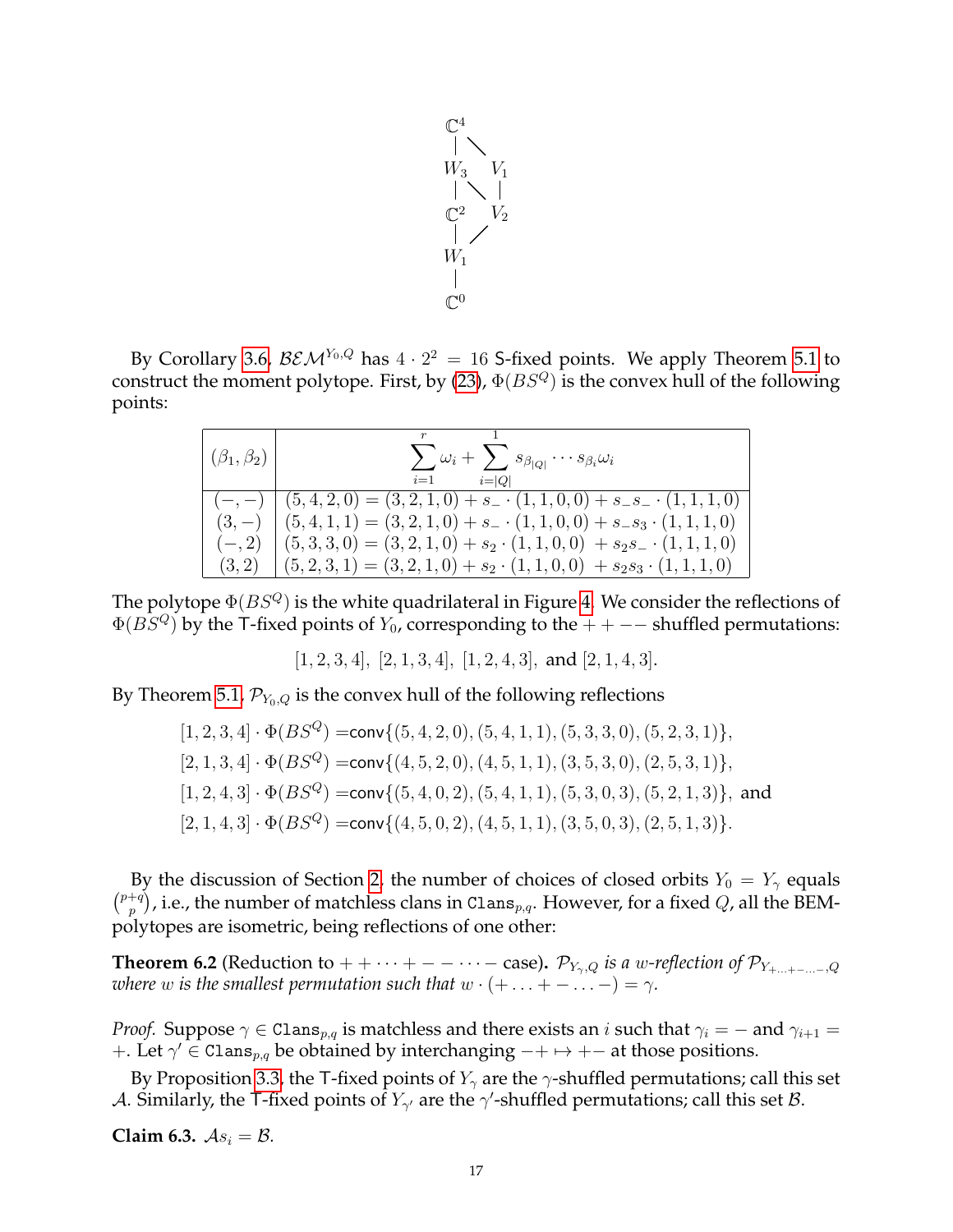<span id="page-17-1"></span>

Figure 4:  $\mathcal{P}_{Y_0,Q}$  for  $Y_0 = Y_{++--}$  and  $Q = (3,2)$  is the convex hull of four reflections in  $\mathbb{R}^3$  of the Bott-Samelson polytope (white). We have labelled some of the points  $\Phi(p_{(x,J)})$  using  $x, J$ ; all other points can be inferred from these.

*Proof of claim:* Let  $\sigma \in A$ . Since  $\gamma_i = -$ , by definition  $\sigma(i) \in \{p+1, p+2, \ldots, n\}$ . Also, since  $\gamma_{i+1} = +$ ,  $\sigma(i+1) \in \{1, 2, ..., p\}$ . Thus if  $\sigma' = \sigma s_i$  then  $\sigma'(i) \in \{1, 2, ..., p\}$  and  $\sigma'(i+1) \in \{p+1, p+2, \ldots, n\}$ , as is required for  $\sigma' \in \mathcal{B}$ . The claim follows.

The claim, combined with Proposition [3.4](#page-6-3) imply that the T-fixed points of  $\mathcal{BEM}^{Y_{\gamma'},Q}$ are the  $s_i$ -reflection of those of  $\mathcal{BEM}^{Y_{\gamma},Q}$ . Since the moment map images are determined by these T-fixed points, the respective polytopes must be an  $s_i$  reflection of one another.

Now iterate this process down to the case  $+ + \cdots + - - \cdots -$ .

The other two cases  $G = GL_n$  cases mentioned only have one closed orbit, so no analogous claim is needed for them.

The Table [6](#page-16-1) summarizes some information about the resulting polytopes for  $p = q = 2$ . In view of Theorem [6.2,](#page-16-0) we only need to consider  $\gamma = + - -$ . We have restricted to Q reduced and  $|Q| \leq 3$  for brevity. Actually, based on such calculations, it seems true that if  $Q$  and  $Q'$  are Demazure words for the same  $w$  then the BEM polytopes are combinatorially equivalent. For example,  $Q = (1), (1, 1), (1, 1, 1)$  are all two dimensional with  $(V, E, F) = (4, 4, 1)$ . However, we have no proof of this at present.

Let X be a projective algebraic variety with a torus action T. Suppose  $p \in X^{\mathsf{T}}.$  Let  $T_p(X)$ be the tangent space; this too carries a T action and a  $T_{\mathbb{R}}$  action. The  $T_{\mathbb{R}}$ -decomposition is

$$
T_p(X) = \bigoplus_{\alpha} E_{\alpha},
$$

where  $E_{\alpha}$  dimension one eigenspaces with eigenvalues  $\alpha \in \mathfrak{t}^*$ . These  $\{\alpha\}$  are the T**weights**. The nonnegative cone spanned by these T-weights of  $T_p(X)$  is equal to the cone spanned by the edges of the moment polytope  $\Phi(X)$  incident to  $\Phi(p)$ , [\[19,](#page-23-23) p. 87; Proposition 1].

For  $w = s_{j_1} s_{j_2} \cdots s_{j_\ell}$  a reduced expression of w we define

$$
inv(w) := {\alpha_{j_1, s_{j_1}(\alpha_{j_2}), \ldots, s_{j_1} s_{j_2} \cdots s_{j_{\ell-1}}(\alpha_{j_\ell})}.
$$

<span id="page-17-0"></span>**Theorem 6.4** (Combinatorial description of T-weights). Let  $Q = (j_1, j_2, \ldots, j_N)$  be a word *and*  $J = (\beta_1, \ldots, \beta_N)$  *be a subword of Q. The* T-weights of the tangent space of  $BEM^{Y_{+...+--...-},Q}$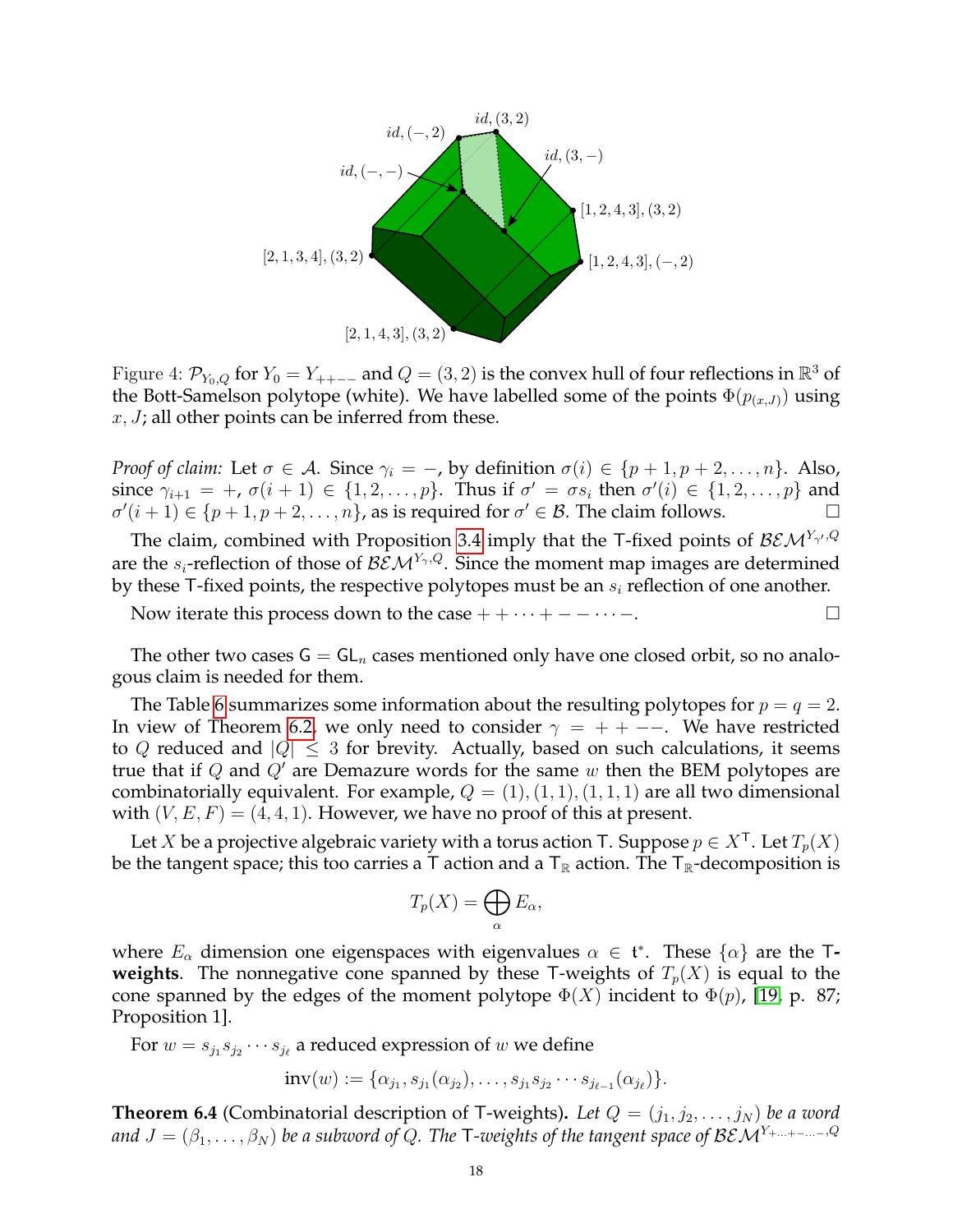| Q                        | dim            | V              | E  | F           |
|--------------------------|----------------|----------------|----|-------------|
| $\cdot \mathbf{1}$       | $\overline{2}$ | 4              | 4  | 1           |
| $\overline{2}$           | 3              | 8              | 12 | 6           |
| $\bar{3}$                | $\overline{2}$ | 4              | 4  | 1           |
| [1, 2]                   | 3              | 12             | 18 | 8           |
| $(1,3) \equiv (3,1)$     | $\overline{2}$ | $\overline{4}$ | 4  | $\mathbf 1$ |
| (2,1)                    | $\overline{3}$ | 8              | 12 | 6           |
| $(\overline{2},3)$       | 3              | 8              | 12 | 6           |
| $\overline{(3,2)}$       | 3              | 12             | 18 | 8           |
| $(1,2,1) \equiv (2,1,2)$ | 3              | 12             | 18 | 8           |
| (1, 2, 3)                | 3              | 12             | 18 | 8           |
| $(1,3,2) \equiv (3,1,2)$ | 3              | 8              | 12 | 6           |
| $(2,1,3) \equiv (2,3,1)$ | 3              | 8              | 12 | 6           |
| (2,3,2)                  | 3              | 12             | 18 | 8           |
| (3, 2, 1)                | 3              | 12             | 18 | 8           |
| (3, 2, 3)                | 3              | 12             | 18 | 8           |

TABLE 1. BEM polytope data for  $(GL_4, GL_2 \times GL_2)$  where Q is reduced and  $|Q| \leq 3$ 

*at* p(uB,J) *, where* uB *is a* T*-fixed point of* Y+...+−...<sup>−</sup>*, are*

 $u\cdot(-inv(w))\cup u\cdot\{s_{\beta_N}\cdot(-\alpha_{j_N}),s_{\beta_N}s_{\beta_{N-1}}\cdot(-\alpha_{j_{N-1}}),\ldots,s_{\beta_N}\cdots s_{\beta_1}\cdot(-\alpha_{j_1})\},$ *where*  $w = [p, p - 1, \ldots, 1, n, n - 1, \ldots, p + 1]$ *.* 

*Proof.* We apply:

<span id="page-18-0"></span>**Theorem 6.5.** [\[18,](#page-23-24) Corollary 3.11] Let  $Q_0, \ldots, Q_n$  be subgroups of an algebraic group G and let  $T$  be a torus in  $G$ . Suppose that  $R_0, \ldots, R_n$  are subgroups of  $G$  with  $R_i \subset Q_{i-1} \cap Q_i$  for  $i > 0$ *and*  $R_0 \subset Q_0$ *. Let* 

 $X=Q_n\times^{R_n}Q_{n-1}\times^{R_{n-1}}\cdots\times^{R_2}Q_1\times^{R_1}Q_0/R_0$ 

and  $[q_n, \ldots, q_0] \, \in \, X$  a  $T$ -fixed point. Assume in addition that for every  $i$ ,  $q_i^{-1}$  $q^{-1}_i \cdots q^{-1}_n$  is in the *normalizer of T*. *Then the weights of T acting on the tangent space*  $T_{[q_n,...,q_0]}X$  *is the multiset union of*

qnqn−<sup>1</sup> · · · q<sup>i</sup> · {*weights of* T *acting on* Qi/Ri}

*where* i *runs from* n *to* 0*.*

More precisely, we apply this result to  $\mathsf T$  and

$$
\mathcal{B}\mathcal{E}^{Y_0,Q}=\widetilde{Y}_0\times^{\mathsf{B}}\mathsf{P}_{j_N}\times^{\mathsf{B}}\mathsf{P}_{j_{N-1}}\times^{\mathsf{B}}\ldots\times^{\mathsf{B}}\mathsf{P}_{j_1}/\mathsf{B},
$$

where  $\tilde{Y}_0$  is the preimage of  $Y_0 = Y_{+...+}-$  in G under G  $\rightarrow$  G/B.

Let us verify that  $BE^{Y_0,Q}$  satisfies the required hypotheses. The orbit

$$
Y_{+...+---} = \{ \mathbb{C}^0 \subset F_1 \subset \cdots \subset F_{p-1} \subset \mathbb{C}^p \subset F_{p+1} \subset \cdots \subset \mathbb{C}^{p+q} \}.
$$

Therefore  $Y_0$  is the maximal parabolic subgroup  $P_{\hat{p}}$ . We then have that  $Y_0, P_{j_N}, \ldots, P_{j_1}$  are subgroups of GL<sub>n</sub>. Since B is a Borel subgroup then B  $\subset Y_0 \cap P_{j_N}$  and B  $\subset P_{j_{t-1}} \cap P_{j_t}$  for  $1 \leq t \leq N$ .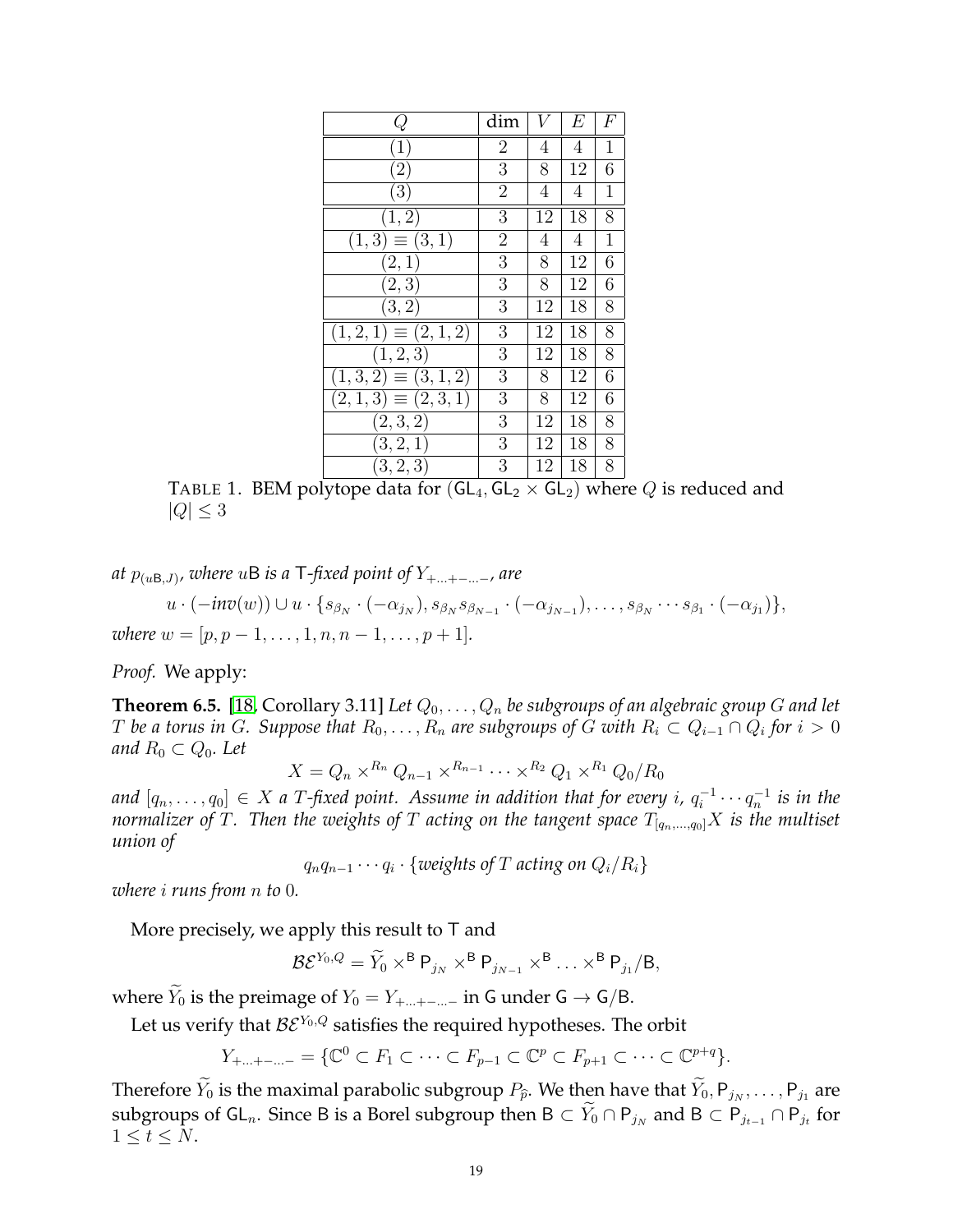The T-fixed point of  $\mathcal{BE}^{Y_0,Q}$  corresponding to  $p_{(uB,J)}$  is  $[u,s_{\beta_N},s_{\beta_{N-1}},\ldots,s_{\beta_1}B]$ , where  $u \in N(T)$ . Therefore  $(us_{\beta_N}s_{\beta_{N-1}}\ldots s_{\beta_i})^{-1}$  is in the normalizer of T for all i. We have now verified that  $BE^{Y_0,Q}$  satisfies the required hypotheses.

Since  $Y_0$  is the Schubert variety for w, the T-weights of  $\dot{Y_0}/B = Y_0$  at B are the negatives of the inversions of  $w.$  The T-weight of P $_{\alpha_{i}}/$ B at B is the simple root  $\alpha_{i}.$  By Theorem [6.5,](#page-18-0) the T-weights of  $\mathcal{BE}^{Y_0,Q}$  at the fixed point  $[u,s_{\beta_N},s_{\beta_{N-1}},\ldots,s_{\beta_1}]$  is the following multisetunion

$$
u\cdot(-\text{inv}(w))\cup \{us_{\beta_N}\cdot(-\alpha_{j_N})\}\cup \{us_{\beta_N}s_{\beta_{N-1}}\cdot(-\alpha_{j_{N-1}})\}\cup \cdots \{us_{\beta_N}\cdots s_{\beta_1}\cdot(-\alpha_{j_1})\}
$$

By Theorem [4.2,](#page-8-0) the T-weights for the tangent spaces of  $BE^{Y_0,Q}$  are the same as those for  $BEM^{Y_0,Q}$ . . В последните поставите на селото на селото на селото на селото на селото на селото на селото на селото на се<br>Селото на селото на селото на селото на селото на селото на селото на селото на селото на селото на селото на

<span id="page-19-0"></span>**Corollary 6.6.** *The point*  $\Phi(p_{(uB,J)})$  *is a vertex of*  $\mathcal{P}_{Y_{++\cdots+}}$ <sub> $-$ </sub> *if and only if*  $\Phi(p_{(B,J)})$  *is a vertex*  $of$   $\mathcal{P}_{Y_{++\cdots+--\cdots-,Q}}$ .

*Proof.*  $\Phi(p_{(wB,J)})$  is a vertex whenever there is not a line in the cone spanned by the Tweights of the tangent space  $T_{p_{(w\mathsf{B},J)}}(\mathcal{BEM}^{Y_{++\cdots+--\cdots-,Q}}).$  By Theorem [6.4,](#page-17-0)

T-weights of 
$$
T_{p_{(uB,J)}}(\mathcal{BEM}^{Y_{++\cdots+--\cdots-},Q}) = u \cdot (T\text{-weights of }T_{p_{(B,J)}}(\mathcal{BEM}^{Y_{++\cdots+--\cdots-},Q})).
$$

The claim follows since a cone contains a line if and only any reflection contains a line.  $\Box$ 

*Example* 6.7. Consider the BEM polytope  $\mathcal{P}_{Y_0,Q}$  of Example [6.1](#page-15-4) and Figure [4.](#page-17-1) The vertices of  $\mathcal{P}_{Y_0,Q}$  adjacent to  $\Phi(p_{(B,(3,2))})$  are

$$
\Phi(p_{(\mathsf{B},(-,2))}), \Phi(p_{([1,2,4,3]\mathsf{B},(3,2))}), \text{ and } \Phi(p_{([2,1,3,4]\mathsf{B},(3,2))}).
$$

The cone spanned by the edges of  $\mathcal{P}_{Y_0,Q}$  incident to  $\Phi(p_{(\mathsf{B},(3,2))})$  is

$$
\mathsf{pos}\{\Phi(p_{(\mathsf{B},(-,2))})-\Phi(p_{(\mathsf{B},(3,2))}),\Phi(p_{(s_3\mathsf{B},(3,2))})-\Phi(p_{(\mathsf{B},(3,2))}),\Phi(p_{([s_1\mathsf{B},(3,2))})-\Phi(p_{(\mathsf{B},(3,2))})\}
$$
  
=  $\mathsf{pos}\{(0,0,-1,1),(0,1,0,-1),(-1,1,0,0)\}.$ 

Let us compute the T-weights for the tangent space of  $\mathcal{BEM}^{Y_0,Q}$  at  $p_{(B,(3,2))}$ . We have that  $w = [2, 1, 4, 3] = s_1 s_3$  so

$$
inv(w) = {\alpha_1, s_1(\alpha_3)} = {\alpha_1, \alpha_3} = {(1, -1, 0, 0), (0, 0, 1, -1)}.
$$

Since  $J = (3, 2)$ , then by Theorem [6.4](#page-17-0) the T-weights are

$$
\begin{aligned} \{-\alpha_1, -\alpha_3\} \cup \{s_2(-\alpha_2), s_2s_3(-\alpha_3)\} &= \{-\alpha_1, -\alpha_3, \alpha_2, \alpha_2 + \alpha_3\} \\ &= \{(-1, 1, 0, 0), (0, 0, -1, 1), (0, 1, -1, 0), (0, 1, 0, -1)\}. \end{aligned}
$$

The cone spanned by the T-weights coincides with the cone spanned by the edges incident to  $\Phi(p_{(B,(3,2)})$ . Since this cone does not contain a line it follows that  $\Phi(p_{(B,(3,2)})$  is a vertex of  $\mathcal{P}_{Y_0,Q}$ .

Now consider the T-fixed point  $p_{(B,(3,-))}$ . The T-weights for the tangent space of  $\mathcal{BEM}^{Y_0,Q}$ at  $p_{(B,(3,-))}$  are

$$
\begin{aligned} \{-\alpha_1, -\alpha_3\} \cup \{s_-(-\alpha_2), s_-s_3(-\alpha_3)\} &= \{-\alpha_1, -\alpha_3, -\alpha_2, \alpha_3\} \\ &= \{(-1, 1, 0, 0), (0, 0, -1, 1, 0), (0, -1, 1, 0), (0, 0, 1, -1)\}. \end{aligned}
$$

By Theorem [6.4](#page-17-0) the cone spanned by these vectors is the cone spanned by the edges incident to  $\phi(p_{(B,(3,-))})$ . Since this cone contains the line spanned by  $\alpha_3$  then this point is not a vertex of  $\mathcal{P}_{Y_0,Q}$ .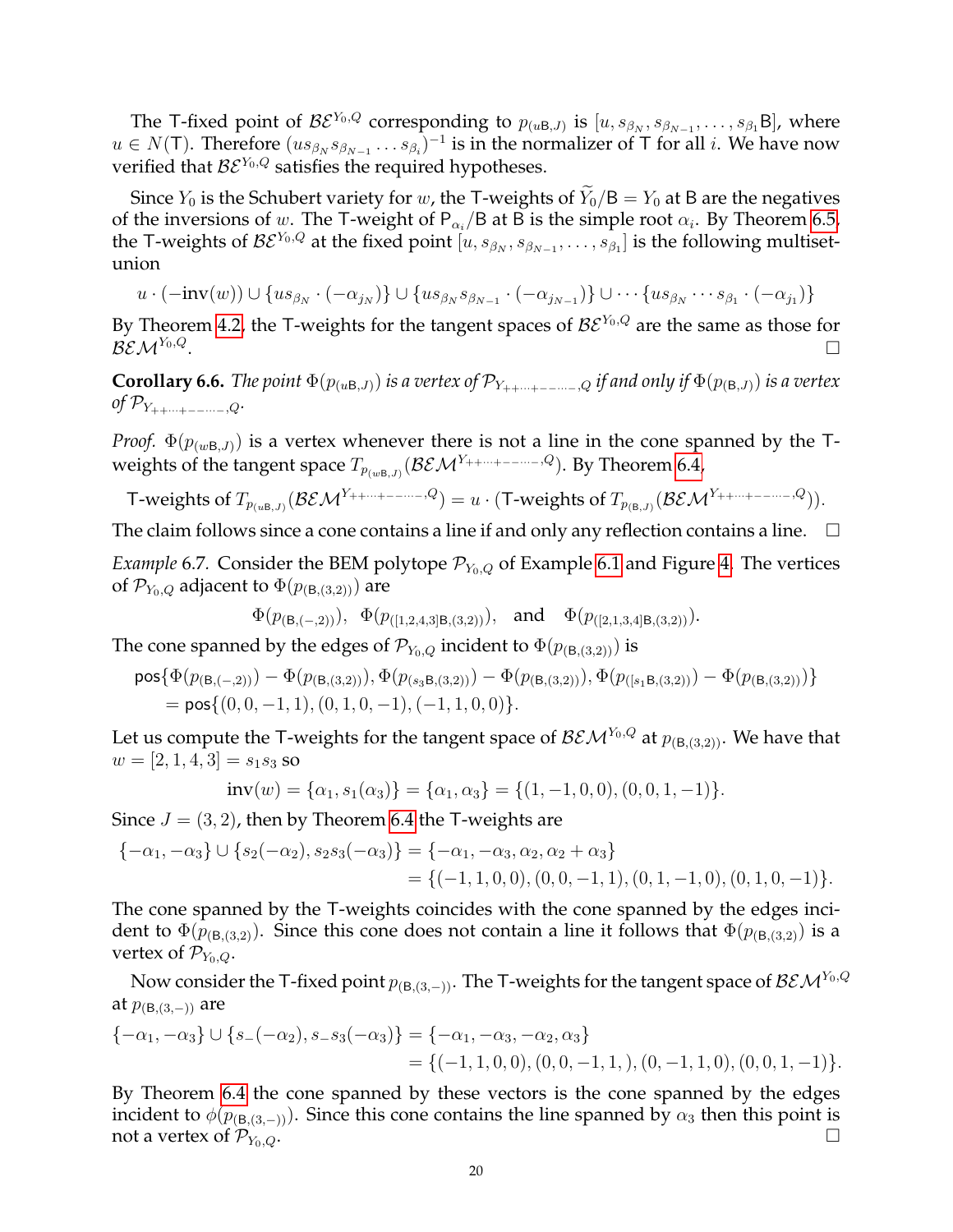Although we have not done so here, it should be possible to give a combinatorial description of the vertices of  $\mathcal{P}_{Y_0,Q}$ . Doing so is equivalent to classifying the T-fixed points for which the cone spanned by the T-weights does not contain a line.

We conclude this paper with:

<span id="page-20-0"></span>**Theorem 6.8** (Dimension of  $\mathcal{P}_{Y_0,Q}$ ). *For* (G, K) = (GL<sub>p+q</sub>, GL<sub>p</sub> × GL<sub>q</sub>),

$$
\dim(\mathcal{P}_{Y_0,Q}) = \begin{cases} p+q-1, & \text{if } p \text{ is in } Q, \text{ and} \\ p+q-2, & \text{if } p \text{ is not in } Q. \end{cases}
$$

*Proof.* A T-action on a space X is *effective* if each element of T, other than the identity, moves at least one point of X. In the proof of [\[9,](#page-23-25) Corollary 27.2] it is shown that for an effective Hamiltonian T-action the dimension of the corresponding moment polytope equals the dimension of the torus. If the  $T$ -action is not effective it is known that it can be reduced it to an effective action with the same moment polytope. The *stabilizer* of the T-action is the normal subgroup

$$
S_T := \{ t \in T \mid t \cdot x = x \text{ for all } x \in X \}.
$$

The *T*-action on *X* reduces to the effective action of  $T/S_T$  given by  $tS_T \cdot x := t \cdot x$ .

To prove the Theorem we will consider the cases in which  $p$  is in  $Q$  and when it isn't separately. In each case we will explicitly write an m-dimensional subtorus  $T_m$  of T, where m is the appropriate dimension, such that  $T/S_T \cong T_m$  and the isomorphism commutes with the action. From this and the previous paragraph it will follow that  $\dim(\mathcal{P}_{Y_0,Q}) = m$ . The claim  $T/S_T \cong T_m$  will follow by verifying that the  $T_m$ -action is effective and that for every  $t \in \mathsf{T}$  there exists  $\mathsf{t}' \in \mathsf{T}_m$  such that  $\mathsf{t} \cdot x = \mathsf{t}' \cdot x$  for every  $x \in \mathcal{BEM}^{Y_0,Q}.$ 

In view of Theorem [6.2,](#page-16-0) from now on we assume without loss of generality, that  $Y_0 =$  $Y_{++\cdots+--\cdots-}$ . This implies that any element

$$
(F_1, F_2, \ldots, F_{n-1}, V_1, V_2, \ldots V_N) \in \mathcal{BEM}^{Y_0, Q}
$$

must satisfy  $F_p = \mathbb{C}^p$ .

Case 1: [there is a k such that  $j_k = p$ , where  $Q = (j_1, \ldots, j_N)$ ] We will show that the T-action is equivalent to the action of

$$
\mathsf{T}_{n-1} := \{ (t_1, \ldots, t_n) \in \mathsf{T} \mid t_1 = 1 \},\
$$

which is effective. For  $t \in T$  and  $I$  the identity matrix, we have that  $\frac{1}{t_1}I$ t $\in T_{n-1}$ . Moreover, for any  $x \in \mathcal{BEM}^{Y_0, Q}$ 

$$
\frac{1}{t_1}I\mathbf{t} \cdot x = \mathbf{t} \cdot x.
$$

Therefore the two actions are equivalent.

To prove that the action is effective, we show that given  $t \in T_{n-1}$ , where t is not the identity, there exists  $x \in \mathcal{BEM}^{Y_0,Q}$  such that  $t \cdot x \neq x$ .

Given  $(1, t_2, \ldots, t_n) \in T_{n-1}$  there is i such that  $t_i \neq 1$ . We assume i is the smallest with this property.

Subcase 1.a:  $[1 < i < p]$  Let  $F_{k'} := \mathbb{C}^{k'}$  for  $k' \geq p$ , and  $F_{k'} := \text{span}\{\vec{e}_1 + \vec{e}_2, \vec{e}_1 + \vec{e}_3, \dots, \vec{e}_1 + \vec{e}_{k'+1}\}\text{ for }k' < p.$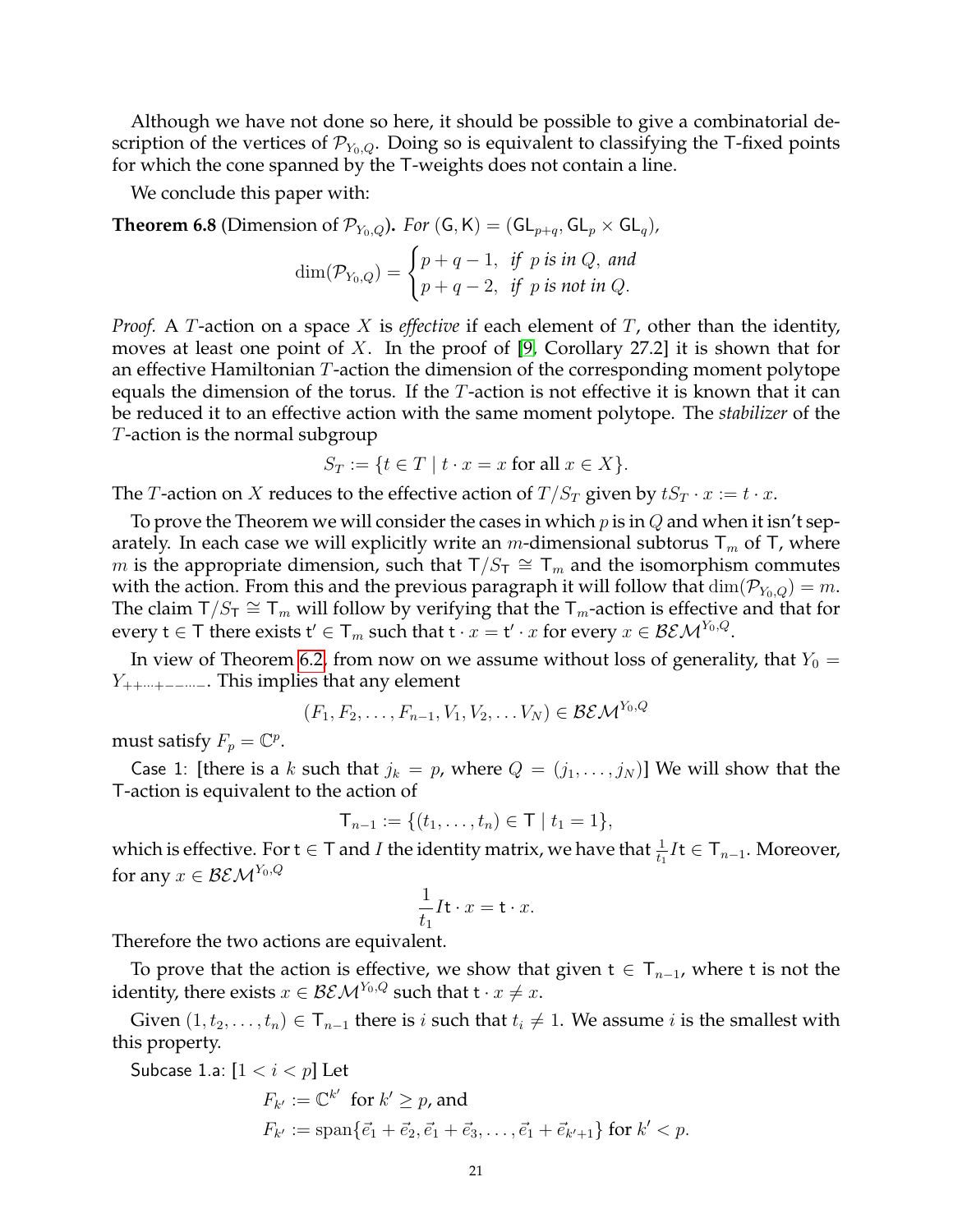It is straightforward from Section [3](#page-4-0) that the following holds:

$$
(F_1, F_2, \ldots, F_{n-1}, F_{j_1}, F_{j_2}, \ldots F_{j_N}) \in \mathcal{BEM}^{Y_0, Q}.
$$

Furthermore,

$$
(1, t_2, \ldots, t_n) \cdot F_{i-1} = \text{span}\{\vec{e}_1 + \vec{e}_2, \vec{e}_1 + \vec{e}_3, \ldots, \vec{e}_1 + \vec{e}_{i-1}, \vec{e}_1 + t_i \vec{e}_i\} \neq F_{i-1},
$$

so

$$
(1, t_2, \ldots, t_n) \cdot (F_1, F_2, \ldots, F_{n-1}, F_{j_1}, F_{j_2}, \ldots F_{j_N}) \neq (F_1, F_2, \ldots, F_{n-1}, F_{j_1}, F_{j_2}, \ldots F_{j_N}).
$$

Subcase 1.b:  $[i = p]$  Recall that  $j_k = p$ ; if there are many such k take the largest one. Let

$$
F_{k'} := \mathbb{C}^{k'} \text{ for } 1 \le k' \le n, \text{ and}
$$
  

$$
V_k := \text{span}\{\vec{e}_1, \vec{e}_2, \dots, \vec{e}_{p-2}, \vec{e}_{p-1} + \vec{e}_p, \vec{e}_{p+1}\}.
$$

It is straightforward from Section [3](#page-4-0) that the following holds:

$$
(F_1, \ldots, F_{n-1}, F_{j_1}, \ldots, F_{j_{k-1}}, V_k, F_{j_{k+1}}, \ldots, F_{j_N}) \in \mathcal{BEM}^{Y_0, Q}.
$$

Since

$$
(1, t_2, \dots, t_n) \cdot V_k = \text{span}\{\vec{e}_1, \vec{e}_2, \dots, \vec{e}_{p-2}, \vec{e}_{p-1} + t_p \vec{e}_p, t_{p+1} \vec{e}_{p+1}\}
$$
  
= span $\{\vec{e}_1, \vec{e}_2, \dots, \vec{e}_{p-2}, \vec{e}_{p-1} + t_p \vec{e}_p, \vec{e}_{p+1}\} \neq V_k$ 

then  $(F_1, \ldots, F_{n-1}, F_{j_1}, \ldots, F_{j_{k-1}}, V_k, F_{j_{k+1}}, \ldots, F_{j_N})$  is moved by  $(1, t_2, \ldots, t_n)$ .

Subcase 1.c:  $[i = p + 1]$  Now let

$$
F_{k'} := \mathbb{C}^{k'}
$$
 for  $1 \le k' \le n$ , and  
\n $V_k := \text{span}\{\vec{e}_1, \dots, \vec{e}_{p-1}, \vec{e}_p + \vec{e}_{p+1}\}$ 

Here we finish as in Subcase 1.b by considering  $(1, 1, \ldots, 1 = t_p, t_{p+1}, \ldots, t_n) \cdot V_k \neq V_k$  and  $(F_1, \ldots, F_{n-1}, F_{j_1}, \ldots, F_{j_{k-1}}, V_k, F_{j_{k+1}}, \ldots, F_{j_N}) \in \mathcal{BEM}^{Y_0, Q}.$ 

Subcase 1.d:  $[p + 1 < i \leq n]$  Now let

$$
F_t := \mathbb{C}^t \text{ for } t \le p, \text{ and}
$$
  
\n
$$
F_{k'} := \text{span}\{\vec{e}_1, \dots, \vec{e}_p, \vec{e}_{p+1} + \vec{e}_{p+2}, \vec{e}_{p+1} + \vec{e}_{p+3}, \dots, \vec{e}_{p+1} + \vec{e}_{k'+1}\} \text{ for } p+1 \le k' < n
$$
  
\n
$$
F_n := \mathbb{C}^n
$$

Conclude as in Subcase 1.a by considering  $(1,\ldots,1=t_{p+1},\ldots,1=t_{i-1},t_i,t_{i+1},\ldots,t_n)\cdot F_{i-1}$ and  $(F_1, F_2, \ldots, F_{n-1}, F_{j_1}, F_{j_2}, \ldots F_{j_N}) \in \mathcal{BEM}^{Y_0, Q}$ .

Summarizing, the  $T_{n-1}$ -action on  $\mathcal{BEM}^{Y_0,Q}$  is effective and  $\dim(\mathcal{P}_{Y_0,Q}) = p+q-1$  when  $p$  is in  $Q$ .

Case 2:  $[j_i \neq p$  for all *i* where  $Q = (j_1, \ldots, j_N)$ ] The points

$$
(F_1, F_2, \ldots, F_{n-1}, V_1, V_2, \ldots V_N) \in \mathcal{BEM}^{Y_0, Q}
$$

must satisfy

- <span id="page-21-0"></span>(24)  $F_p = \mathbb{C}^p$ ,
- (25)  $V_k \subset \mathbb{C}^p$  if  $j_k < p$ , and
- <span id="page-21-1"></span>(26)  $V_k \supset \mathbb{C}^p$  if  $j_k > p$ .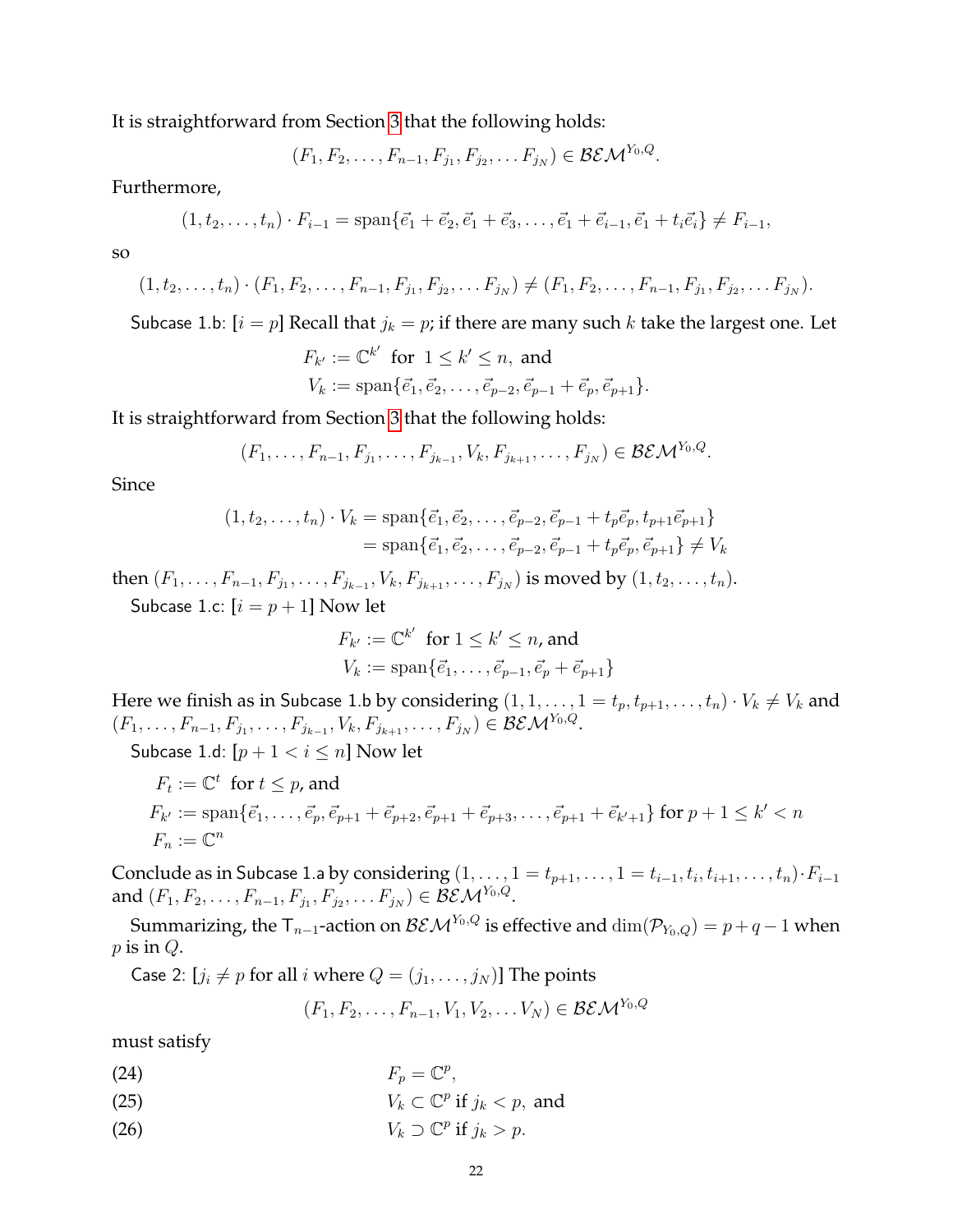Let V be such that  $V \subset E_p$  or  $E_p \subset V$ . Since  $E_p$  is a T-fixed point then for any  $t \in T$  we have that  $t \cdot V \subset E_p$  or  $t \cdot V \supset E_p$ . Consider the torus

$$
\mathsf{T}_{n-2} := \{ (t_1, \ldots, t_n) \in \mathsf{T} \mid t_1 = t_n = 1 \}.
$$

Denote by  $D(a, b)$  the matrix with first p diagonal entries equal to a and last q diagonal entries equal to *b*. For any  $a, b \in \mathbb{C}^*$ 

$$
D(a, b) \cdot V = V.
$$

By these two observations,

$$
(t_1, \ldots, t_n) \cdot V = D(t_1^{-1}, t_n^{-1}) \cdot ((t_1, \ldots, t_n) \cdot V)
$$
  
=  $(D(t_1^{-1}, t_n^{-1})(t_1, \ldots, t_n)) \cdot V$   
=  $(1, t'_2, \ldots, t'_{n-1}, 1) \cdot V$ ,

where  $(t_1,\ldots,t_n) \in \mathsf{T}$ ,  $t'_i := t_1^{-1}t_i$  if  $i \leq p$  and  $t'_i := t_n^{-1}t_i$  if  $i > p$ . Combining this with [\(24\)](#page-21-0)-[\(26\)](#page-21-1) it follows that

$$
(t_1,\ldots,t_n)\cdot (F_1,\ldots,F_{n-1},V_1,\ldots V_N)=(1,t'_2\ldots,t'_{n-1},1)\cdot (F_1,\ldots,F_{n-1},V_1,\ldots V_N).
$$

Therefore, the T-action on  $\mathcal{BEM}^{Y_0,Q}$  is equivalent to the  $T_{n-2}$ -action.

Now, to prove that the action is effective, we show that given  $t \in T_{n-2}$  there exists  $x \in \mathcal{BEM}^{\hat{Y_0},Q}$  such that  $t \cdot x \neq x$ . Let  $(1, t_2, \ldots, t_{n-1}, 1) \in T_{n-2}$  not be the identity, i.e.,  $t_i \neq 1$ . As in Case 1, we may take *i* to be the smallest index such that  $t_i \neq 1$ .

Subcase 2.a:  $[1 < i < p]$  We use the same argument as Subcase 1.a. (Note that argument did not use  $p \in Q$ .)

Subcase 2.b:  $[i = p]$  Let

$$
F_{k'} := \mathbb{C}^{k'} \text{ for } k' \ge p \text{, and}
$$
  

$$
F_{k'} := \text{span}\{\vec{e_1} + \vec{e_p}, \vec{e_2} + \vec{e_p}, \dots, \vec{e_{k'}} + \vec{e_p}\} \text{ for } k' < p.
$$

Then  $(1, 1, \ldots, 1, t_p, t_{p+1}, \ldots t_n) \cdot F_1 \neq F_1$  and  $(F_1, F_2, \ldots, F_{n-1}, F_{j_1}, F_{j_2}, \ldots F_{j_N}) \in \mathcal{BEM}^{Y_0, Q}$ so this case follows.

Subcase 2.c:  $[i = p + 1]$  Here we take

$$
F_{k'} := \mathbb{C}^{k'} \text{ for } k' \le p \text{, and}
$$
  
\n
$$
F_{p+1} := \text{span}\{\vec{e_1}, \dots, \vec{e_p}, \vec{e_{p+1}} + \vec{e_n}\}
$$
  
\n
$$
F_{k'} := \text{span}\{\vec{e_1}, \dots, \vec{e_p}, \vec{e_{p+1}} + \vec{e_n}, \vec{e_{p+2}}, \dots \vec{e_{k'}}\} \text{ for } p+1 < k' \le n.
$$

Look at  $(1, 1, \ldots, 1, t_{p+1}, \ldots, t_{n-1}, 1) \cdot F_{p+1} \neq F_{p+1}$  and  $(F_1, F_2, \ldots, F_{n-1}, F_{j_1}, F_{j_2}, \ldots F_{j_N}) \in$  $\mathcal{BEM}^{Y_0, Q}.$ 

Subcase 2.d:  $[p + 1 < i \leq n]$  Now use the same argument as Subcase 1.d. (Again, the argument did not use  $p \in Q$ .)

Concluding, the T<sub>n−2</sub>-action on  $\mathcal{BEM}^{Y_0,Q}$  is effective and  $\dim(\mathcal{P}_{Y_0,Q}) = p+q-2$  when p is not in Q.

*Example* 6.9*.* The data of Table [6](#page-16-1) is consistent with Theorem [6.8.](#page-20-0) Furthermore, note that the dimension characterization only depends on p and not q. Indeed, if  $p = 2$  and  $q = 3$ , one can check  $\mathcal{P}_{Y_{++---},(3)}$  has dimension 3, also in agreement with the theorem.  $□$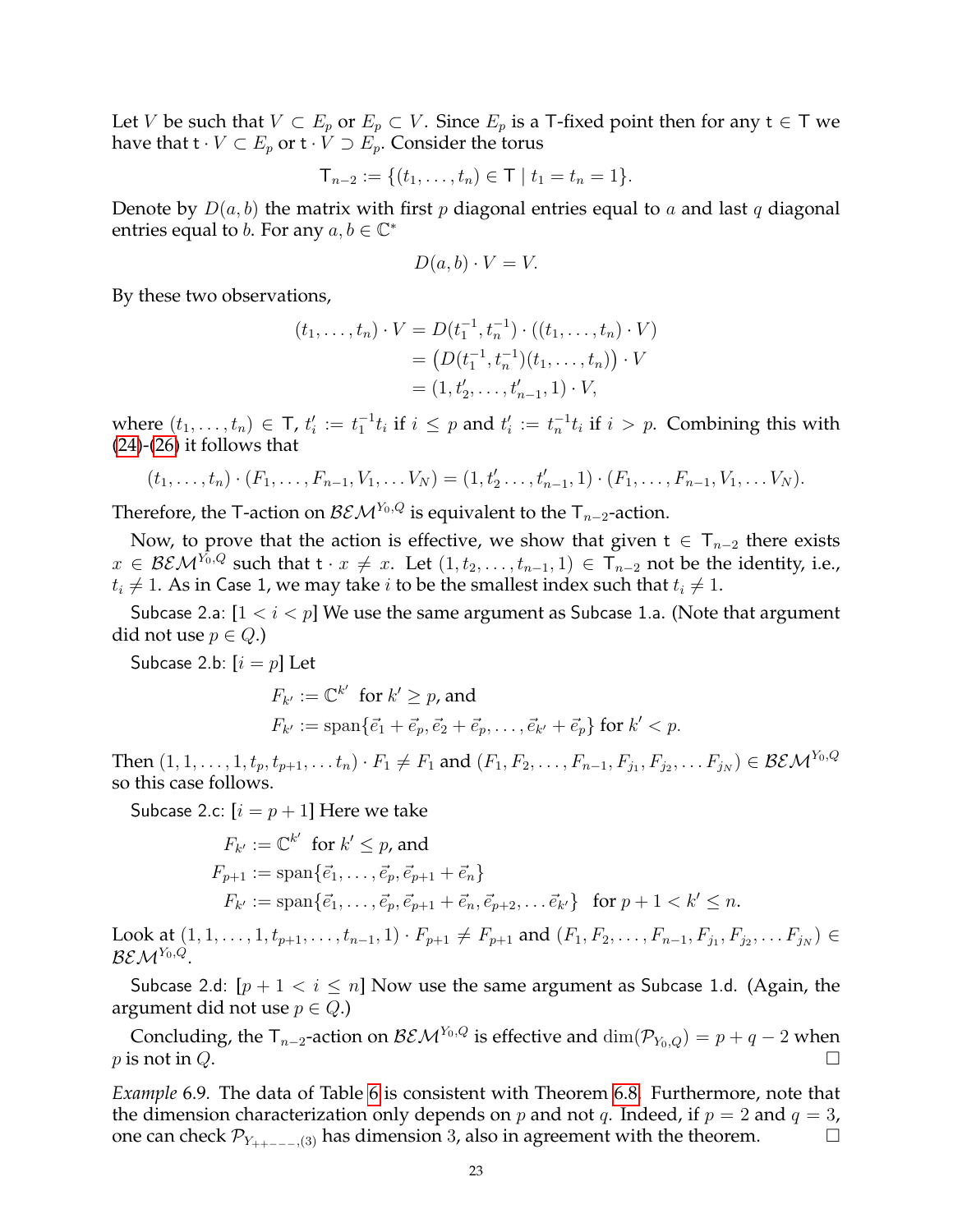### <span id="page-23-0"></span>ACKNOWLEDGEMENTS

We thank B. Elek, W. Graham, A. Knutson, E. Lerman, L. Li, J. Pascaleff, and A. Woo for helpful conversations. AY was supported by an NSF grant.

#### <span id="page-23-1"></span>**REFERENCES**

- <span id="page-23-4"></span>[1] Hiraku Abe and Sara Billey. Consequences of the Lakshmibai-Sandhya theorem: the ubiquity of permutation patterns in Schubert calculus and related geometry. *Proceedings of the Mathematical Society of Japan, to appear*, 2017.
- <span id="page-23-20"></span>[2] Michael F. Atiyah. Convexity and commuting Hamiltonians. *Bull. London Math. Soc.*, 14(1):1–15, 1982.
- <span id="page-23-15"></span>[3] Dan Barbasch and Sam Evens. K-orbits on Grassmannians and a PRV conjecture for real groups. *J. Algebra*, 167(2):258–283, 1994.
- <span id="page-23-2"></span>[4] Sara Billey and V. Lakshmibai. *Singular loci of Schubert varieties*, volume 182 of *Progress in Mathematics*. Birkhäuser Boston, Inc., Boston, MA, 2000.
- <span id="page-23-11"></span>[5] Sara C. Billey and Gregory S. Warrington. Maximal singular loci of Schubert varieties in  $SL(n)/B$ . *Trans. Amer. Math. Soc.*, 355(10):3915–3945, 2003.
- <span id="page-23-7"></span>[6] Raoul Bott and Hans Samelson. Applications of the theory of Morse to symmetric spaces. *Amer. J. Math.*, 80:964–1029, 1958.
- <span id="page-23-16"></span>[7] M. Brion. Rational smoothness and fixed points of torus actions. *Transform. Groups*, 4(2-3):127–156, 1999. Dedicated to the memory of Claude Chevalley.
- <span id="page-23-3"></span>[8] Michel Brion. Lectures on the geometry of flag varieties. In *Topics in cohomological studies of algebraic varieties*, Trends Math., pages 33–85. Birkhauser, Basel, 2005. ¨
- <span id="page-23-25"></span>[9] Ana Cannas da Silva. *Lectures on symplectic geometry*, volume 1764 of *Lecture Notes in Mathematics*. Springer-Verlag, Berlin, 2001.
- <span id="page-23-19"></span>[10] Ana Cannas da Silva. Symplectic toric manifolds. [https://people.math.ethz.ch/~acannas/Papers/](https://people.math.ethz.ch/~acannas/Papers/toric.pdf) [toric.pdf](https://people.math.ethz.ch/~acannas/Papers/toric.pdf), 2011.
- <span id="page-23-22"></span>[11] Alexander Caviedes Castro. Upper bound for the Gromov width of coadjoint orbits of compact Lie groups. *J. Lie Theory*, 26(3):821–860, 2016.
- <span id="page-23-10"></span>[12] Aurélie Cortez. Singularités génériques et quasi-résolutions des variétés de Schubert pour le groupe linéaire. *Adv. Math.*, 178(2):396-445, 2003.
- <span id="page-23-6"></span>[13] Michel Demazure. Désingularisation des variétés de Schubert généralisées. Ann. Sci. École Norm. Sup. *(4)*, 7:53–88, 1974. Collection of articles dedicated to Henri Cartan on the occasion of his 70th birthday, I.
- <span id="page-23-14"></span>[14] Serge Elnitsky. Rhombic tilings of polygons and classes of reduced words in Coxeter groups. *J. Combin. Theory Ser. A*, 77(2):193–221, 1997.
- <span id="page-23-12"></span>[15] Laura Escobar. Brick manifolds and toric varieties of brick polytopes. *Electron. J. Combin.*, 23(2):Paper 2.25, 18, 2016.
- <span id="page-23-13"></span>[16] Laura Escobar, Oliver Pechenik, Bridget Tenner, and Alexander Yong. Rhombic tilings and bottsamelson varieties. *Proc. Amer. Math. Soc*, to appear, 2017.
- <span id="page-23-9"></span>[17] Alex Fink and Luca Moci. Polyhedra and parameter spaces for matroids over valuation rings. *Preprint*, arxiv:1707.01026, 2017.
- <span id="page-23-24"></span>[18] William Graham and R. Zierau. Smooth components of Springer fibers. *Ann. Inst. Fourier (Grenoble)*, 61(5):2139–2182 (2012), 2011.
- <span id="page-23-23"></span>[19] Victor Guillemin. *Moment maps and combinatorial invariants of Hamiltonian* T <sup>n</sup>*-spaces*, volume 122 of *Progress in Mathematics*. Birkhauser Boston, Inc., Boston, MA, 1994. ¨
- <span id="page-23-21"></span>[20] Victor Guillemin and Shlomo Sternberg. Convexity properties of the moment mapping. *Invent. Math.*, 67(3):491–513, 1982.
- <span id="page-23-5"></span>[21] H. C. Hansen. On cycles in flag manifolds. *Math. Scand.*, 33:269–274 (1974), 1973.
- <span id="page-23-8"></span>[22] Megumi Harada and Jihyeon Jessie Yang. Newton-Okounkov bodies of Bott-Samelson varieties and Grossberg-Karshon twisted cubes. *Michigan Math. J.*, 65(2):413–440, 2016.
- <span id="page-23-18"></span>[23] Robin Hartshorne. *Algebraic geometry*. Graduate Texts in Mathematics, No. 52. Springer-Verlag, New York. Heidelberg, 1977.
- <span id="page-23-17"></span>[24] Akhil Mathew (https://mathoverflow.net/users/344/akhil mathew). Isomorphism between varieties of char 0. MathOverflow. URL:https://mathoverflow.net/q/73348 (version: 2011-08-21).